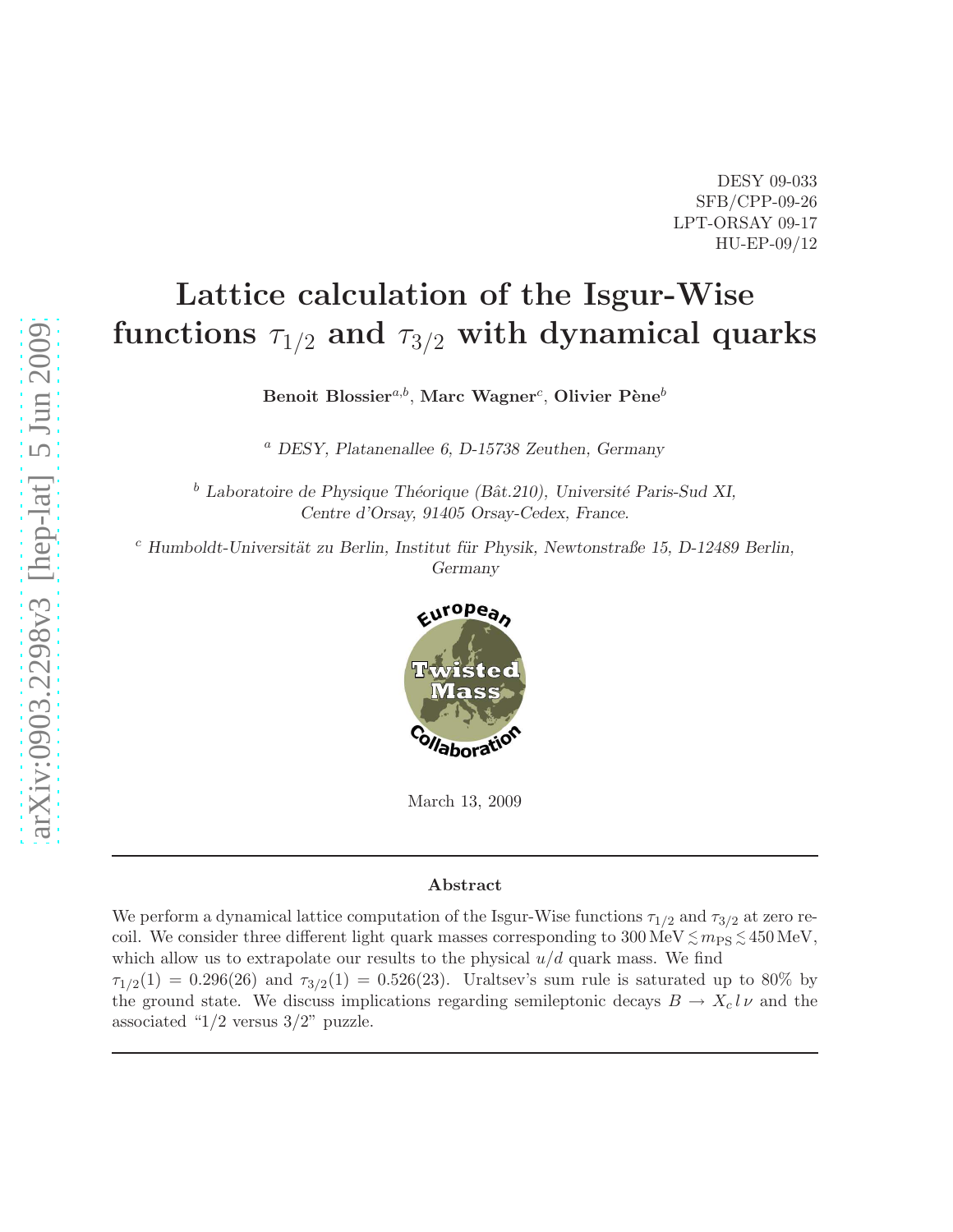## 1 Introduction

The semileptonic decay of B mesons into positive parity charmed mesons (often referred to as  $D<sup>**</sup>$ 's) is an important and debated issue. Important, because no accurate measurement of the  $V_{cb}$  CKM angle will be possible, if these channels, which represent about one quarter of the semileptonic decays, are not well understood. Debated, because there seems to be a persistent discrepancy between claims from theory and from experiment [\[1\]](#page-20-0).

Two types of D∗∗'s are seen, two "narrow resonances" and a couple of "broad resonances", grossly speaking in the same mass region. While experiments point towards a dominance of the broad resonances in semileptonic decays, theory, when using the heavy quark limit, points rather towards a dominance of the narrow resonances. To clarify the situation ref. [\[1\]](#page-20-0) called for actions on both the experimental and the theoretical side.

The theoretical argument relies on a series of sum rules [\[2,](#page-20-1) [3\]](#page-20-2) derived from QCD comforted by model calculations [\[4,](#page-20-3) [5,](#page-20-4) [6\]](#page-20-5). Lattice calculations are needed to give a more quantitative prediction stemming directly from QCD. A preliminary computation was performed in [\[7\]](#page-21-0), but only in quenched QCD and with a marginal signal-to-noise ratio. In this letter we report on the first unquenched computation using  $N_f = 2$  flavor gauge configurations with Wilson twisted quarks generated by the European Twisted Mass Collaboration (ETMC). The spectrum of heavy-light mesons in the static limit has already been reported [\[10,](#page-21-1) [11\]](#page-21-2).

### 1.1 Spectrum in the heavy quark limit

We treat both b and c quarks via static Wilson lines, i.e. consider their infinite mass limit. In this limit the meson spectrum is constructed by combining the spin  $1/2$  of the heavy quark with the total angular momentum and parity  $j^{\mathcal{P}}$  of the light degrees of freedom (light quarks and gluons) [\[12,](#page-21-3) [13,](#page-21-4) [14\]](#page-21-5). The two lightest negative parity mesons B and  $B^*$  (or D and  $D^*$ ) are degenerate and described by the same  $S \equiv (1/2)^{-}$  state of light particles. The lightest (non-radially excited) positive parity states can be decomposed into two degenerate doublets:  $P_-\equiv (1/2)^+$  and  $P_+\equiv (3/2)^+$ . The total angular momenta  $J^{\mathcal{P}}$  of the  $P_-\ (P_+)$  mesons are  $0^+$ ,  $1^+$   $(1^+, 2^+)$ . The mixing between the two  $1^+$  states is suppressed in the heavy quark limit.

It is generally believed that the narrow (broad) resonances are of the  $P_+$  ( $P_-$ ) type, since in the heavy quark limit they decay into  $D^{(*)}\pi$  via a D (S) wave. The D wave decays are supposed to be suppressed by a centrifugal barrier, if the final state momenta are not too large.

### 1.2 Decay form factors in the heavy quark limit

In the heavy quark limit the semileptonic decay of a pseudoscalar meson into  $D^{**}$  is governed by only two form factors [\[14\]](#page-21-5),  $\tau_{1/2}(w)$  and  $\tau_{3/2}(w)$ , where  $w \equiv v_B \cdot v_{D^{**}} \ge 1$  with  $v_B$  and  $v_{D^{**}}$ denoting the four-velocity of heavy-light meson H being defined by  $v_H \equiv p_H/m_H$ . Uraltsev has proven the following sum rule [\[3\]](#page-20-2):

<span id="page-1-0"></span>
$$
\sum_{n} \left| \tau_{3/2}^{(n)}(1) \right|^2 - \left| \tau_{1/2}^{(n)}(1) \right|^2 = \frac{1}{4},\tag{1}
$$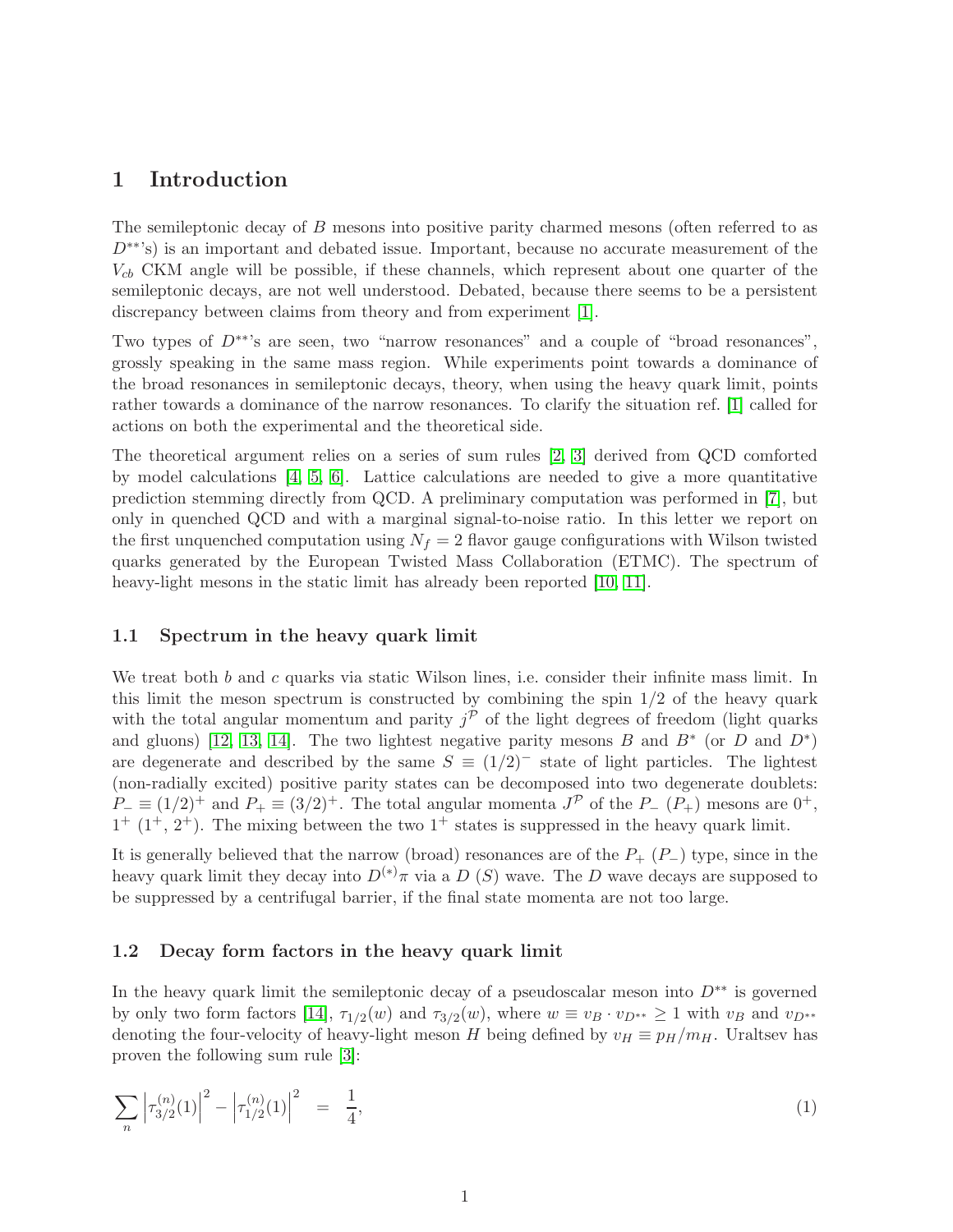where  $\tau_{3/2}^{(n)}$  $\frac{\Gamma(n)}{3/2}(w)$   $(\tau^{(n)}_{1/2})$  $\binom{n}{1/2}(w)$ ,  $n = 0, \ldots, \infty$  are the form factors for the decay into the  $P_+$  ( $P_-$ ) meson and the tower of its radial excitations<sup>[1](#page-2-0)</sup>.  $w = 1$  corresponds to the zero recoil situation, i.e. the B and the  $D^{**}$  meson have the same velocity. Eqn. [\(1\)](#page-1-0) is one of the major among many theoretical arguments in favor of the narrow resonance dominance [\[1\]](#page-20-0).

Our goal in this paper is to make a direct lattice calculation of  $\tau_{1/2}(1)$  and  $\tau_{3/2}(1)$  using static quarks represented by Wilson lines [\[15\]](#page-21-6). However, there is the problem that the  $B \to D^{**}$  decay amplitude is suppressed at  $w = 1$  due to vanishing kinematical factors, which multiply  $\tau_i(1)$ . This is also a centrifugal barrier effect, i.e. it is impossible to give angular momentum to a meson at rest. Consequently, a computation of the weak current matrix element will trivially give zero. To overcome this difficulty, we use a method, which amounts to compute the operator matrix element based on an expression of the derivative of that matrix element in terms of the recoil four-velocity of the final meson [\[16,](#page-21-7) [7\]](#page-21-0). Thanks to the translational invariance in time of the heavy quark Lagrangian this is then proportional to  $\tau_j(1)(m_{Hj} - m_H)$ ,  $j = 1/2, 3/2$  (cf. eqns. [\(11\)](#page-3-0) and [\(12\)](#page-3-0)). The mass splittings  $m_{H^{**}} - m_H$  have already been computed in the static limit with precisely the same setup we are using in this paper [\[10,](#page-21-1) [11\]](#page-21-2), i.e. by using  $N_f = 2$  ETMC gauge configurations. We are thus in a position to compute  $\tau_{1/2}(1)$  and  $\tau_{3/2}(1)$  and to confront it with the Uraltsev and other sum rules as well as with other non-perturbative estimates (QCD sum rules, quark models).

Our work should help to clarify the situation in the heavy quark limit. A fair comparison with experiment further needs to estimate the systematic error stemming from the heavy quark limit. After all, the charm quark is not so heavy. The authors of [\[5,](#page-20-4) [6\]](#page-20-5) argue that large  $\mathcal{O}(1/m_Q)$ corrections are present. This issue can also be addressed by lattice QCD, but in this work we restrict our computations to the static limit.

The paper is organized as follows. In section [2](#page-2-1) we recall the method used to compute  $\tau_{1/2}(1)$ and  $\tau_{3/2}(1)$ . In section [3](#page-4-0) we report on the lattice calculation of  $\tau_{1/2}(1)$  and  $\tau_{3/2}(1)$ . In section [4](#page-11-0) we perturbatively compute the renormalization constant of the heavy-heavy current and we conclude in section [5.](#page-16-0)

## <span id="page-2-1"></span>2 Principle of the calculation

To compute the zero-recoil Isgur-Wise functions  $\tau_{1/2}(1)$  and  $\tau_{3/2}(1)$  by means of lattice QCD, we use a method proposed in [\[7\]](#page-21-0). We remind it here just for comfort of the reader.

The method consists in using a series of relations derived in ref. [\[16\]](#page-21-7). With  $v' = (1, 0, 0, 0)$  and  $v = v' + v_{\perp}$  denoting the velocities of the ingoing and outgoing mesons, where  $v_{\perp}$  is spatial up to higher orders in the difference  $v'-v$ , we assume that for some Dirac matrix  $\Gamma_l$ 

<span id="page-2-2"></span>
$$
\langle H^{**}(v')|\bar{Q}(v')\Gamma_lQ(v)|H^{(*)}(v)\rangle = t_l^m v_{\perp m}\tau_j(w) + \cdots \qquad (2)
$$

Here  $w \equiv v \cdot v'$ ,  $j = 1/2$ ,  $3/2$  and  $l, m = 1, 2, 3$  are spatial indices.  $t_l^m$  is a tensor, which depends on the final state  $(H^{**})$  and the initial state  $(H^*$  or H), and  $Q(v)$  is the static quark field in Heavy Quark Effective Theory. The dots represent higher order terms in  $v' - v$ . From

<span id="page-2-0"></span><sup>&</sup>lt;sup>1</sup>By definition  $\tau_j(w) \equiv \tau_j^{(0)}(w)$ ,  $j = 1/2, 3/2$ .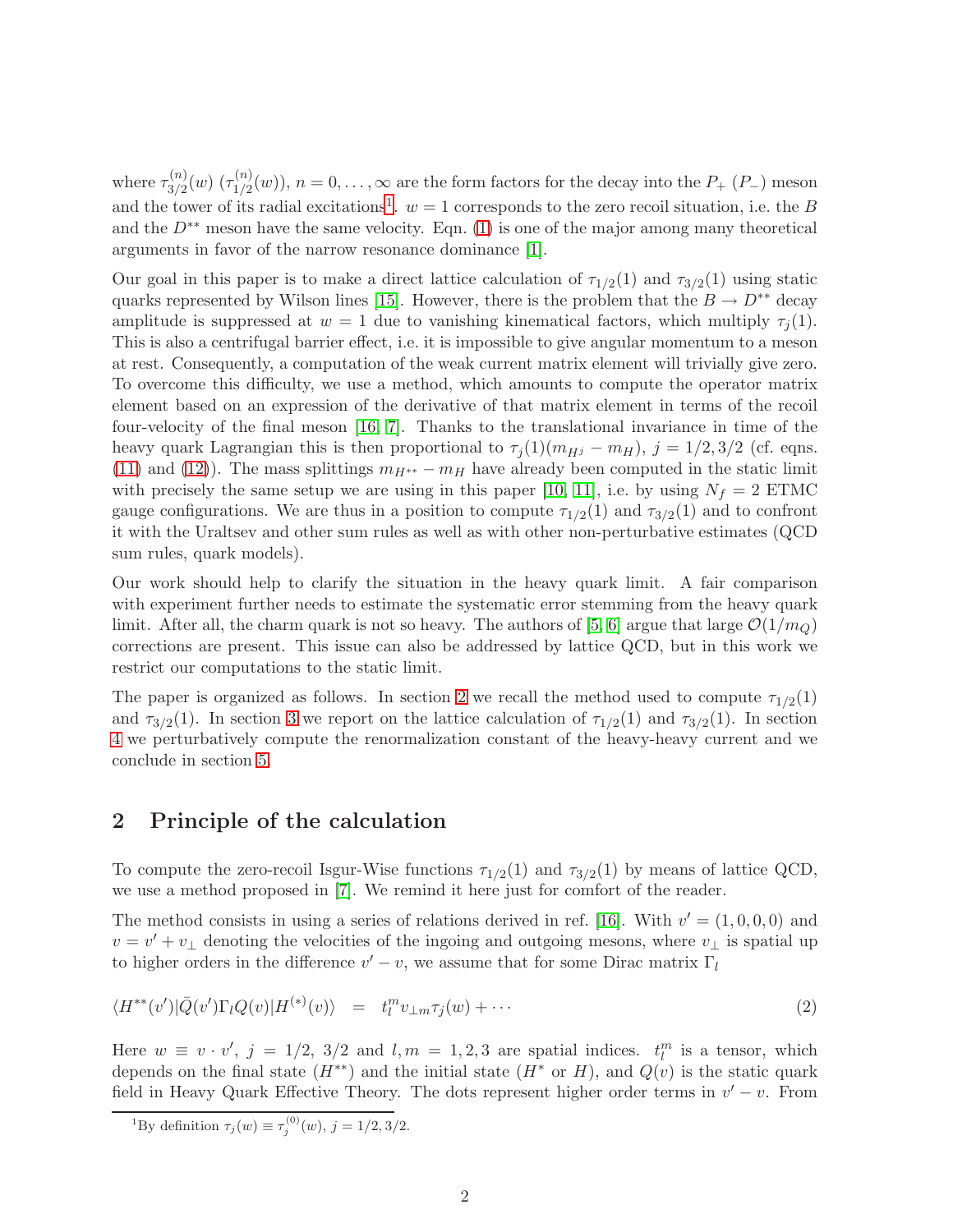translational invariance in time direction,

<span id="page-3-1"></span>
$$
-i\partial_0 \langle H^{**}(v')|\bar{Q}(v')\Gamma_l Q(v)|H^{(*)}(v)\rangle = -i\langle H^{**}(v')|\bar{Q}(v')[\Gamma_l \stackrel{\rightarrow}{D^0} + \stackrel{\leftarrow}{D^0} \Gamma_l]Q(v)|H^{(*)}(v)\rangle = t_l^m v_{\perp m} \tau_j(w) (m_{H^{**}} - m_H) + \cdots
$$
\n(3)

Then we use the field equation  $(v \cdot D)Q(v) = 0$ :

$$
D^{0}Q(v') = 0 , D^{0}Q(v) = -(D \cdot v_{\perp})Q(v), \qquad (4)
$$

whence from eqn.  $(3)$ 

$$
i\langle H^{**}(v')|\bar{Q}(v')\Gamma_l(D\cdot v_\perp)Q(v)|H^{(*)}(v)\rangle = t_l^m v_{\perp m}\tau_j(w)\Big(m_{H^{**}}-m_H\Big)+\cdots,
$$
\n(5)

which, in the limit  $v_\perp \to 0,$  converges to the relation

$$
i\langle H^{**}(v)|\bar{Q}(v)\Gamma_l D^m Q(v)|H^{(*)}(v)\rangle = t_l^m \tau_j(1) \Big(m_{H^{**}} - m_H\Big).
$$
\n(6)

Applying eqn. [\(2\)](#page-2-2) to the  $J = 0$   $H_0^*$  state we get from ref. [\[17\]](#page-21-8)

<span id="page-3-2"></span>
$$
\langle H_0^*(v')|A_i|H(v)\rangle \equiv -\tau_{1/2}(w)v_{\perp i},\tag{7}
$$

where  $A_i$  is the axial current in spatial direction i, and where the normalization of the states is  $1/\sqrt{2m}$  times the one used in ref. [\[17\]](#page-21-8). From eqn. [\(7\)](#page-3-2) follows

$$
\langle H_0^*(v) | A_i D_j | H(v) \rangle = i g_{ij} \left( m_{H_0^*} - m_H \right) \tau_{1/2}(1). \tag{8}
$$

Analogously for the  $J = 2 H_2^*$  state we have

$$
\langle H_2^*(v')|A_i|H(v)\rangle \equiv \sqrt{3}\tau_{3/2}(w)\epsilon_i^{*j}v_{\perp j} + \cdots, \qquad (9)
$$

where  $\epsilon_i^{*j}$  $i^*$  is the polarization tensor, whence

$$
\langle H_2^*(v) | A_i D_j | H(v) \rangle = -i\sqrt{3} \Big( m_{H_2^*} - M_H \Big) \tau_{3/2}(1) \epsilon_{ij}^*.
$$
 (10)

Finally  $\tau_{1/2}(1)$  and  $\tau_{3/2}(1)$  can be obtained from the following matrix elements:

<span id="page-3-0"></span>
$$
\tau_{1/2}(1) = \left| \frac{\langle H_0^* | \bar{Q} \gamma_5 \gamma_z D_z Q | H \rangle}{m_{H_0^*} - m_H} \right| \tag{11}
$$

$$
\tau_{3/2}(1) = \left| \frac{\langle H_2^* | \bar{Q} \gamma_5 (\gamma_x D_x - \gamma_y D_y) Q | H \rangle}{\sqrt{6} (m_{H_2^*} - m_H)} \right|.
$$
\n(12)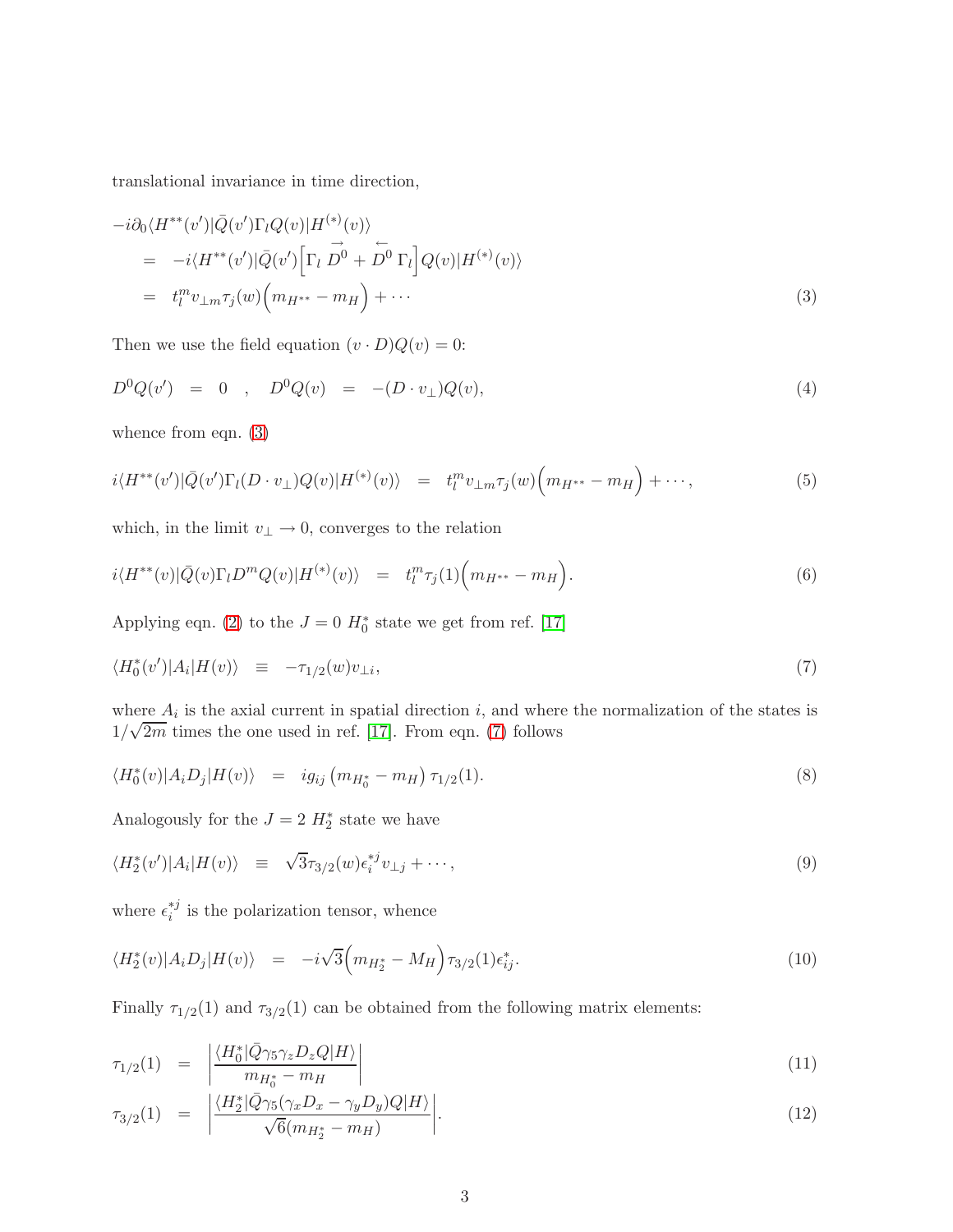There is no mixing of the operators  $A_iD_j$  with dimension 3 (hence linearly divergent) heavyheavy operators to be feared on the lattice: indeed we are interested in a parity-changing transition and all dimension 3 operators have vanishing matrix elements between positive and negative parity states<sup>[2](#page-4-1)</sup>. There are no logarithmic divergence either thanks to the vanishing of the vector and axial currents' anomalous dimension in HQET at zero recoil. By consequence there is no conceptual issue concerning the extrapolation to the continuum limit of such a calculation. It needs only a finite renormalization constant to match the lattice result with a continuum-like scheme value, as we will discuss in Section [4.](#page-11-0)

## <span id="page-4-0"></span>3 Lattice computation of  $\tau_{1/2}$  and  $\tau_{3/2}$  at zero recoil

#### 3.1 Simulation setup

We use  $N_f = 2$  flavor  $24^3 \times 48$  Wilson twisted mass gauge configurations produced by the European Twisted Mass Collaboration (ETMC). Here we only give a brief summary of the setup, which is explained in detail in [\[18,](#page-21-9) [19,](#page-21-10) [20\]](#page-21-11).

The gauge action is tree-level Symanzik improved [\[21\]](#page-21-12) with  $\beta = 3.9$  corresponding to a lattice spacing  $a = 0.0855(5)$  fm:

$$
S_{\mathcal{G}}[U] = \frac{\beta}{6} \left( b_0 \sum_{x,\mu \neq \nu} \text{Tr} \left( 1 - P^{1 \times 1}(x; \mu, \nu) \right) + b_1 \sum_{x,\mu \neq \nu} \text{Tr} \left( 1 - P^{1 \times 2}(x; \mu, \nu) \right) \right),\tag{13}
$$

where  $b_0 = 1 - 8b_1$  and  $b_1 = -1/12$ .

The fermionic action is Wilson twisted mass with two degenerate flavors [\[22,](#page-21-13) [23,](#page-22-0) [24\]](#page-22-1):

$$
S_{\mathcal{F}}[\chi, \bar{\chi}, U] = a^4 \sum_{x} \bar{\chi}(x) \left( D_{\mathcal{W}} + i \mu_{\mathcal{q}} \gamma_5 \tau_3 \right) \chi(x), \tag{14}
$$

where

$$
D_{\rm W} = \frac{1}{2} \Big( \gamma_\mu \Big( \nabla_\mu + \nabla_\mu^* \Big) - a \nabla_\mu^* \nabla_\mu \Big) + m_0, \tag{15}
$$

 $\nabla_{\mu}$  and  $\nabla_{\mu}^{*}$  are the standard gauge covariant forward and backward derivatives,  $m_0$  and  $\mu_q$  are the bare untwisted and twisted quark masses and  $\chi = (\chi^{(u)}, \chi^{(d)})$  are the fermionic fields in the twisted basis.

We consider three different values of the light quark mass, which amount to "pion masses" in the range  $300 \,\text{MeV} \lesssim m_{\text{PS}} \lesssim 450 \,\text{MeV}$  (cf. Table [1\)](#page-5-0).  $m_0$  has been tuned to its critical value at the lightest  $\mu_{\rm q}$  value, i.e. at  $\mu_{\rm q} = 0.0040$ .

<span id="page-4-1"></span><sup>&</sup>lt;sup>2</sup>Of course the situation is different by instance for the matrix element  $\langle H|\bar{h}D^2h|H\rangle$ , related to the HQET parameter  $\lambda_1$  or the kinetic momentum  $\mu_\pi^2$  for which a subtraction is necessary to its computation on the lattice [\[8,](#page-21-14) [9\]](#page-21-15).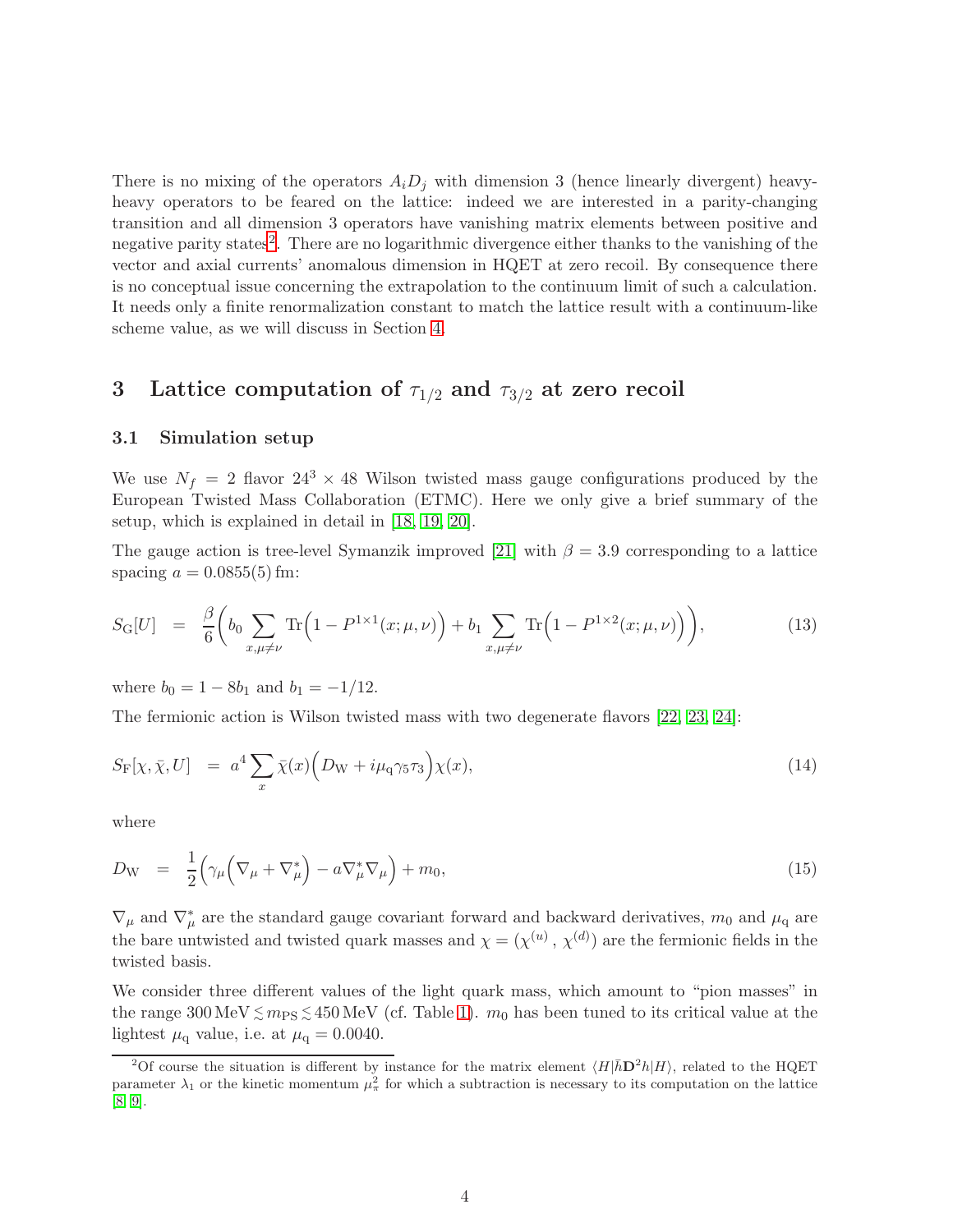| $\mu_{\rm q}$ | $m_{\rm PS}$ in MeV | number of gauge configurations |
|---------------|---------------------|--------------------------------|
| 0.0040        | 314(2)              | 1400                           |
| 0.0064        | 391(1)              | 1450                           |
| 0.0085        | 448(1)              | 1350                           |

<span id="page-5-0"></span>Table 1: twisted quark masses  $\mu_{q}$ , pion masses  $m_{PS}$  and number of gauge configurations.

#### 3.2 Static and light quark propagators

The propagator of a static quark is essentially a Wilson line in time direction:

$$
\left\langle Q(x)\bar{Q}(y)\right\rangle_{Q,\bar{Q}} = \delta^{(3)}(\mathbf{x} - \mathbf{y})U^{(\text{HYP2})}(x;y)\left(\Theta(y_0 - x_0)\frac{1 - \gamma_0}{2} + \Theta(x_0 - y_0)\frac{1 + \gamma_0}{2}\right),\tag{16}
$$

where  $\langle \ldots \rangle_{Q,\bar{Q}}$  denotes the integration over the static quark field and  $U(x; y)$  is a path ordered product of links along the straight path from x to y. To improve the signal-to-noise ratio we use the HYP2 static action [\[25,](#page-22-2) [26,](#page-22-3) [27\]](#page-22-4).

For the light quarks we use four stochastic spin diluted timeslice propagators  $(\mathcal{Z}_2 \times \mathcal{Z}_2)$  sources with randomly chosen components  $\pm 1 \pm i$ ) for each gauge configuration. For details we refer to [\[11\]](#page-21-2), where exactly the same setup has been used.

#### 3.3 Static-light meson creation operators

In the static limit there are no interactions involving the heavy quark spin. Therefore, it is convenient to classify static-light mesons according to  $j^{\mathcal{P}}$ , where j denotes the angular momentum of the light degrees of freedom and  $P$  parity. In particular we are interested in the sectors  $j^{\mathcal{P}} = (1/2)^{-}$ ,  $j^{\mathcal{P}} = (1/2)^{+}$  and  $j^{\mathcal{P}} = (3/2)^{+}$ . We label the corresponding static-light mesons, i.e. the ground states in these angular momentum/parity sectors, by  $S$ ,  $P_-\$  and  $P_+\$  respectively.

To create such static-light mesons on the lattice we use operators

$$
\mathcal{O}^{(\Gamma)}(\mathbf{x}) = \bar{Q}(\mathbf{x}) \sum_{\mathbf{n}=\pm\hat{\mathbf{e}}_1,\pm\hat{\mathbf{e}}_2,\pm\hat{\mathbf{e}}_3} \Gamma(\hat{\mathbf{n}}) U(\mathbf{x}; \mathbf{x}+r\mathbf{n}) \chi^{(u)}(\mathbf{x}+r\mathbf{n}), \tag{17}
$$

where  $\bar{Q}$  creates a static antiquark at position **x**,  $\chi^{(u)}$  creates a light quark in the twisted basis at position  $x + r n$ , U is a product of spatial links along the straight path between x and  $x + r n$ , and  $\Gamma$  is a combination of spherical harmonics and  $\gamma$  matrices yielding a well defined behavior under cubic rotations (cf. Table [2\)](#page-6-0).

To optimize the ground state overlap of these static-light meson states, we use Gaussian smearing [\[28\]](#page-22-5) for light quark operators and APE smearing [\[29\]](#page-22-6) for spatial links (parameters  $\kappa_{\text{Gauss}} = 0.5$ ,  $N_{\text{Gauss}} = 30, \ \alpha_{\text{APE}} = 0.5, \ N_{\text{APE}} = 10 \text{ and } r = 3 \text{ as in [11]).}$  $N_{\text{Gauss}} = 30, \ \alpha_{\text{APE}} = 0.5, \ N_{\text{APE}} = 10 \text{ and } r = 3 \text{ as in [11]).}$  $N_{\text{Gauss}} = 30, \ \alpha_{\text{APE}} = 0.5, \ N_{\text{APE}} = 10 \text{ and } r = 3 \text{ as in [11]).}$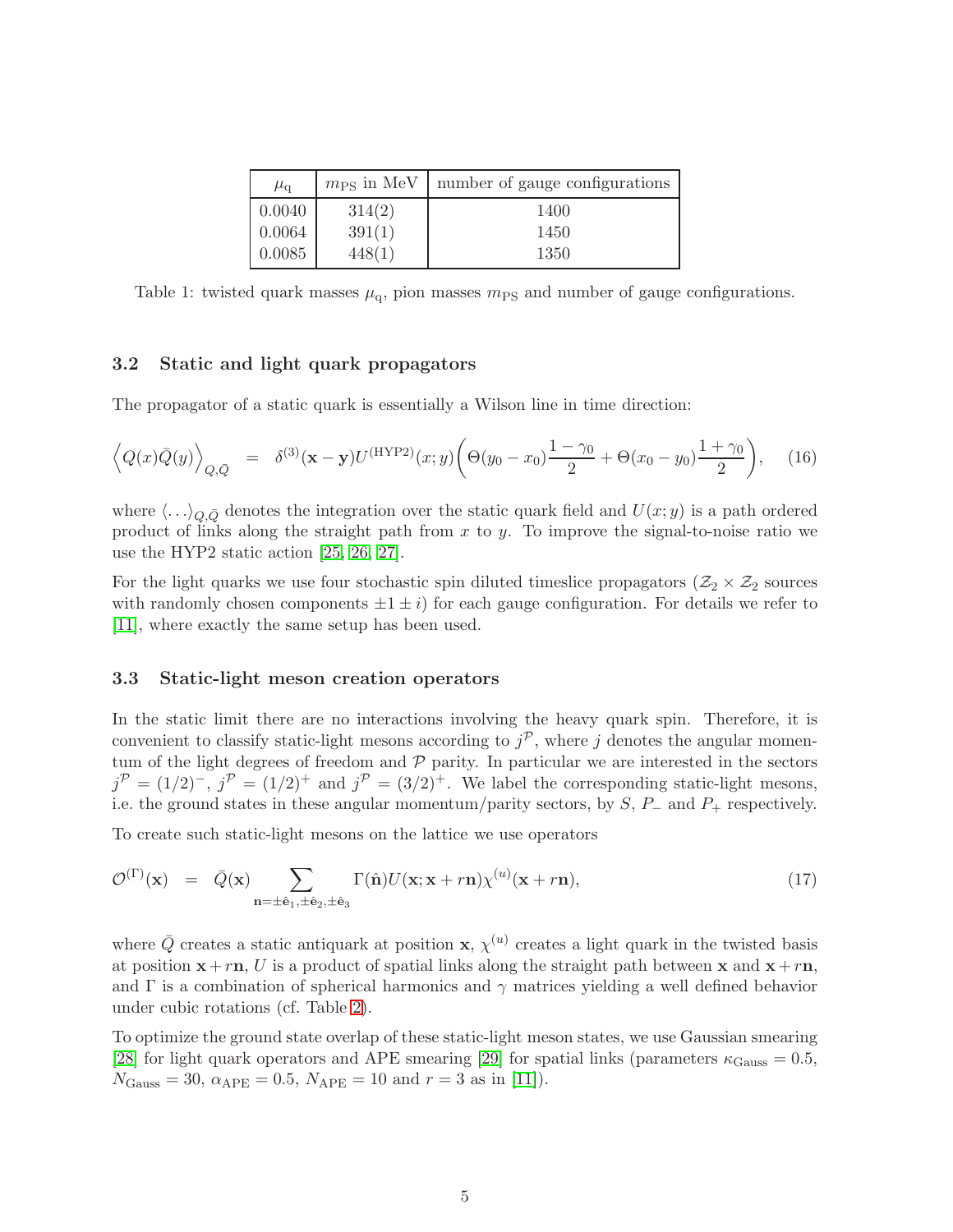| $\Gamma(\hat{\mathbf{n}})$                                       |   |                                    |
|------------------------------------------------------------------|---|------------------------------------|
| Ϋ5                                                               |   | $1/2$ , $7/2$ ,                    |
| $\gamma_x \hat{n}_x - \gamma_y \hat{n}_y$ (and cyclic)           | E | $1/2$ , $7/2$ ,<br>$3/2$ , $5/2$ , |
| $\gamma_5(\gamma_x \hat{n}_x - \gamma_y \hat{n}_y)$ (and cyclic) |   | $3/2$ , $5/2$ ,                    |

<span id="page-6-0"></span>Table 2: static-light meson creation operators.

### 3.4 Static-light meson masses

Since we work in the twisted basis, where each of the operators listed in Table [2](#page-6-0) creates both  $\mathcal{P} = +$  and  $\mathcal{P} = -$  states, it is convenient to determine  $\mathcal{P} = +$  and  $\mathcal{P} = -$  static-light meson masses from the same correlation matrix.

For S and P $\equiv$  we compute the 2 × 2 matrix

$$
\mathcal{C}_{JK}(t) = \left\langle \left( \mathcal{O}^{(\Gamma_J)}(t) \right)^{\dagger} \mathcal{O}^{(\Gamma_K)}(0) \right\rangle, \tag{18}
$$

where  $\Gamma_J \in \{\gamma_5, 1\}$ , and solve the generalized eigenvalue problem

<span id="page-6-1"></span>
$$
\mathcal{C}_{JK}(t)v_K^{(n)}(t) = \mathcal{C}_{JK}(t_0)v_K^{(n)}(t)\lambda^{(n)}(t,t_0) , \quad t_0 = 1
$$
\n(19)

(cf. [\[30,](#page-22-7) [31\]](#page-22-8)). The meson masses  $m(S)$  and  $m(P_{-})$  are determined by performing  $\chi^2$  minimizing fits to effective mass plateaus,

$$
m_{\text{effective}}^{(n)}(t) = \ln\left(\frac{\lambda^{(n)}(t,t_0)}{\lambda^{(n)}(t+1,t_0)}\right),\tag{20}
$$

at large temporal separations t (as indicated in Figure [1](#page-7-0) our fitting range is  $6 \le t \le 11$ ). The parity of the corresponding states, i.e. whether it is  $S$  or  $P_$ , can be extracted from the eigenvectors  $v_I^{(n)}$  $J<sup>(n)</sup>$  (for a detailed discussion, of how to identify parity, cf. [\[11\]](#page-21-2)). Results of meson masses and mass differences and corresponding reduced  $\chi^2$  values are listed in Table [3.](#page-8-0)

For  $m(P_+)$  we proceed analogously this time computing the  $2 \times 2$  matrix [\(19\)](#page-6-1), where  $\Gamma_J \in \{ \gamma_x \hat{n}_x - \gamma_y \hat{n}_y, \ \gamma_5 (\gamma_x \hat{n}_x - \gamma_y \hat{n}_y) \}.$ 

By solving the generalized eigenvalue problem [\(19\)](#page-6-1) we have also obtained appropriate linear combinations of twisted basis meson creation operators with well defined parity. To be more precise the operators

<span id="page-6-2"></span>
$$
\mathcal{O}^{(S)} = v_{\gamma_5}^{(S)}(t)\mathcal{O}^{(\gamma_5)} + v_1^{(S)}(t)\mathcal{O}^{(1)} \tag{21}
$$

$$
\mathcal{O}^{(P-)} = v_{\gamma_5}^{(P-)}(t)\mathcal{O}^{(\gamma_5)} + v_1^{(P-)}(t)\mathcal{O}^{(1)} \tag{22}
$$

$$
\mathcal{O}^{(P_+)} = v_{\gamma_x \hat{n}_x - \gamma_y \hat{n}_y}^{(P_+)}(t) \mathcal{O}^{(\gamma_x \hat{n}_x - \gamma_y \hat{n}_y)} + v_{\gamma_5(\gamma_x \hat{n}_x - \gamma_y \hat{n}_y)}^{(P_+)}(t) \mathcal{O}^{(\gamma_5(\gamma_x \hat{n}_x - \gamma_y \hat{n}_y))}
$$
(23)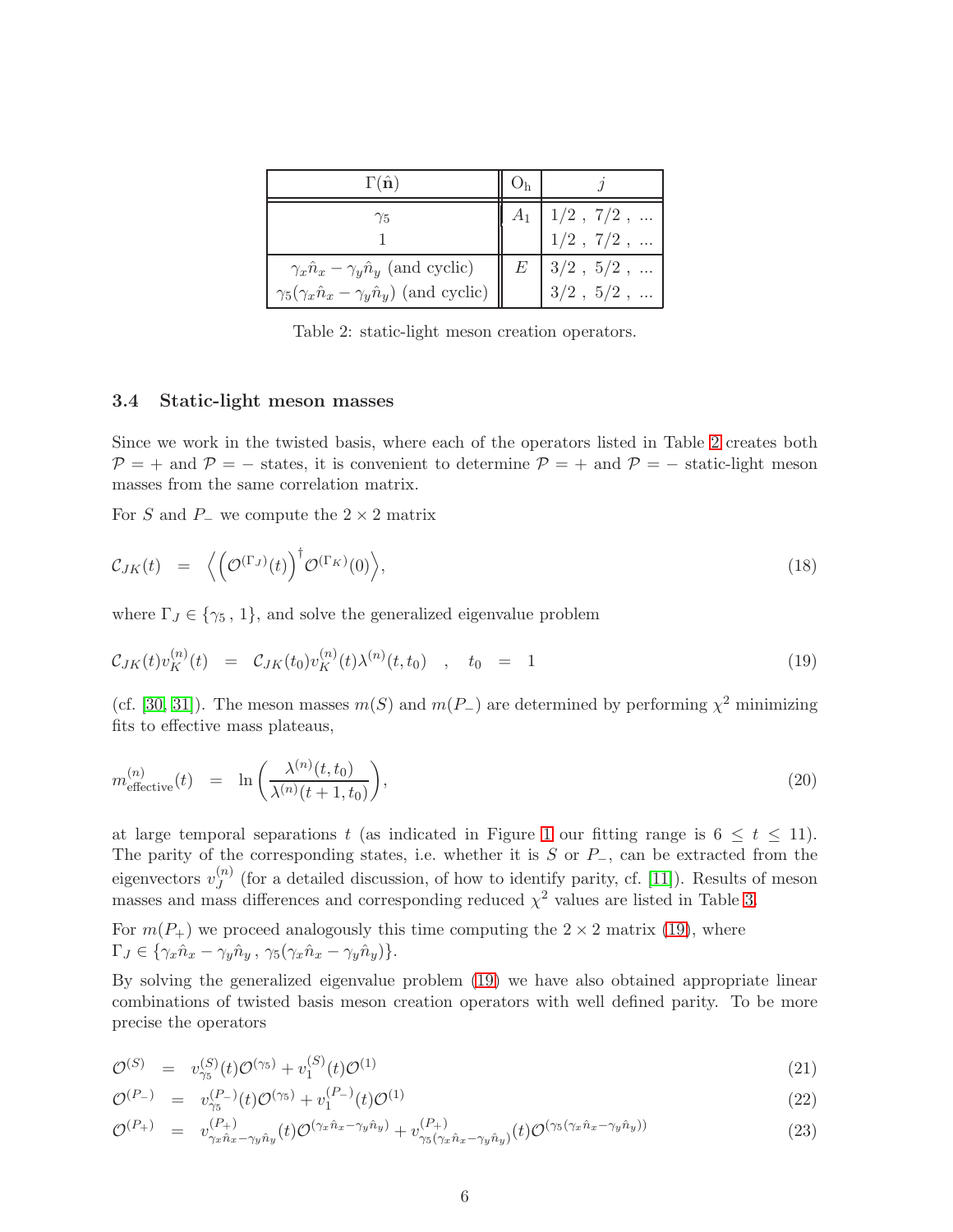

<span id="page-7-0"></span>Figure 1: effective masses for  $S$ ,  $P_$  and  $P_+$  for  $\mu$ <sup>q</sup> ∈ {0.0040, 0.0064, 0.0085}.

create static-light meson states, which have the same quantum numbers  $j^{\mathcal{P}}$  as the states of interest,  $|S\rangle$ ,  $|P_{-}\rangle$  and  $|P_{+}\rangle$  respectively. Since the t dependence of the eigenvectors  $v_J^{(n)}$  $\int_{J}^{(n)}$  is very weak [\[32\]](#page-22-9), results are essentially unaffected by the choice of  $t$  (we have used  $t = 6$  for all results presented in the following).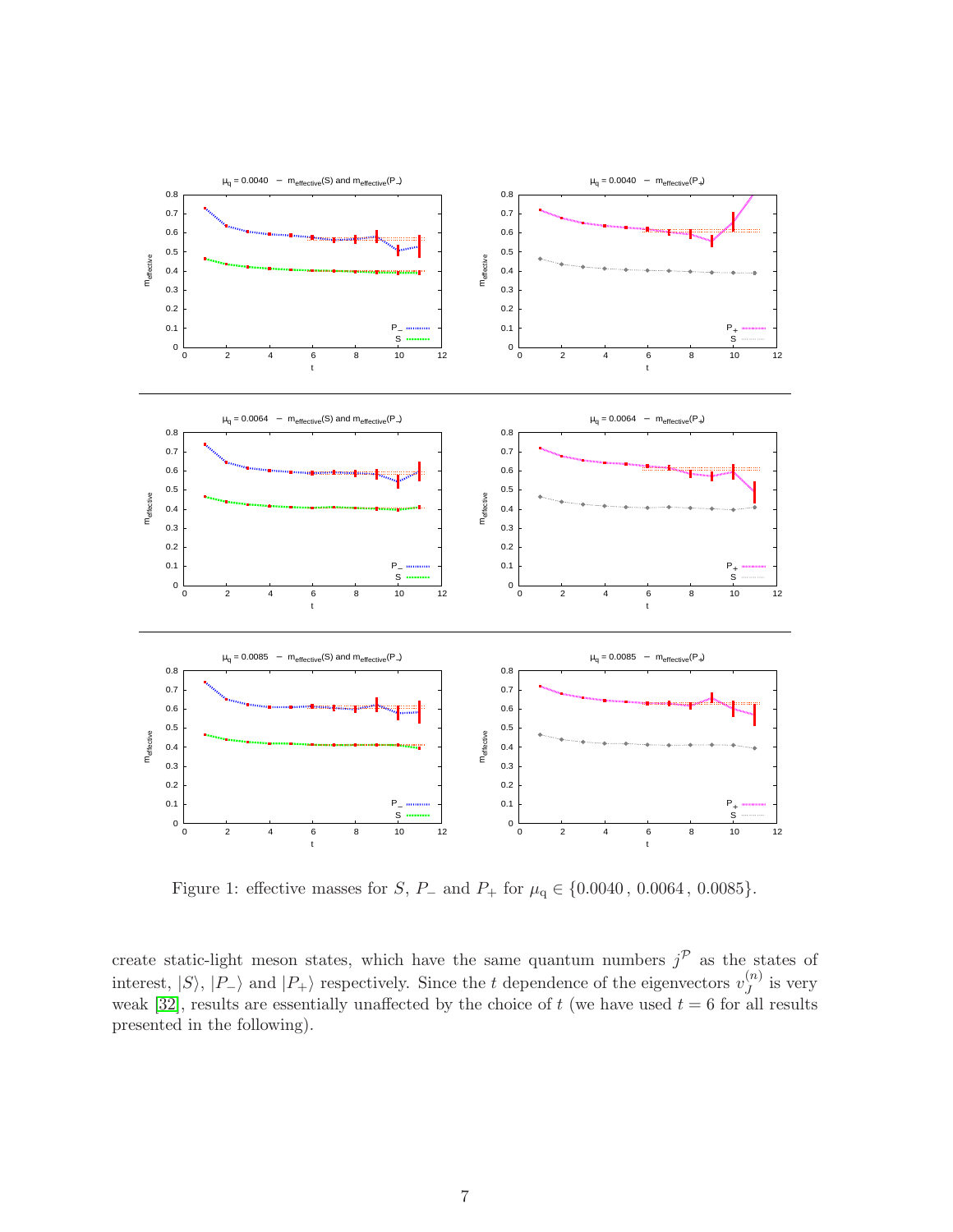| $\mu_{\rm q}$ | m(S)       |               |  | $\chi^2/\text{dof}$ | $m(P_{-})$        |  | $\chi^2$ /dof     |  | $m(P_{+})$ | $\chi^2/\text{dof}$ |
|---------------|------------|---------------|--|---------------------|-------------------|--|-------------------|--|------------|---------------------|
| 0.0040        | 0.3987(19) |               |  | 1.79                | 0.5670(60)        |  | 1.69              |  | 0.6101(66) | 2.46                |
| 0.0064        |            | 0.4061(17)    |  | 1.93                | 0.5877(67)        |  | 0.45              |  | 0.6121(64) | 3.01                |
| 0.0085        |            | 0.4104(17)    |  | 2.23                | 0.6095(65)        |  | 0.49              |  | 0.6283(41) | 0.87                |
|               |            |               |  |                     |                   |  |                   |  |            |                     |
|               |            | $\mu_{\rm q}$ |  |                     | $m(P_{-}) - m(S)$ |  | $m(P_{+}) - m(S)$ |  |            |                     |
|               |            | 0.0040        |  |                     | 0.1683(65)        |  | 0.2114(62)        |  |            |                     |
|               |            | 0.0064        |  |                     | 0.1817(69)        |  | 0.2060(63)        |  |            |                     |
|               |            | 0.0085        |  |                     | 0.1991(63)        |  | 0.2179(41)        |  |            |                     |

<span id="page-8-0"></span>Table 3: static-light meson masses and mass differences for  $\mu_q \in \{0.0040, 0.0064, 0.0085\}.$ 

#### 3.5 Two-point functions and their ground state norms

After having obtained the linear combinations of twisted basis operators [\(21\)](#page-6-2) to [\(23\)](#page-6-2) the twopoint functions

$$
\left\langle \left(\mathcal{O}^{(S)}(t)\right)^{\dagger} \mathcal{O}^{(S)}(0) \right\rangle , \quad \left\langle \left(\mathcal{O}^{(P_{-})}(t)\right)^{\dagger} \mathcal{O}^{(P_{-})}(0) \right\rangle , \quad \left\langle \left(\mathcal{O}^{(P_{+})}(t)\right)^{\dagger} \mathcal{O}^{(P_{+})}(0) \right\rangle \tag{24}
$$

are straightforward to compute.

From these two-point functions we also determine the ground state norms of the corresponding  $j^{\mathcal{P}}$  sectors,  $N(S)$ ,  $N(P_{-})$  and  $N(P_{+})$ , by fitting exponentials at large temporal separations. To be more precise, we obtain e.g.  $N(S)$  by fitting  $N(S)^{2}e^{-mt}$  to  $\langle (\mathcal{O}^{(S)}(t))^{\dagger} \mathcal{O}^{(S)}(0) \rangle$  with  $N(S)$ and m as degrees of freedom. Results and corresponding reduced  $\chi^2$  values are listed in Table [4](#page-8-1) (fitting range  $6 \le t \le 12$ ).

| $\mu_\mathtt{q}$ | N(S)                | $\chi^2/\text{dof}$ | $N(P_{-})$              | $\chi^2/\text{dof}$ | $N(P_{+})$             | $\chi^2/\text{dof}$ |
|------------------|---------------------|---------------------|-------------------------|---------------------|------------------------|---------------------|
|                  | $0.0040$ 0.3271(26) | 0.21                | $\parallel$ 0.2998(93)  | 0.33                | $\big  0.1139(26)$     | 1.43                |
|                  | $0.0064$ 0.3358(20) | 0.23                | $\parallel 0.3074(87)$  | 0.13                | $\parallel$ 0.1120(27) | 1.68                |
|                  | $0.0085$ 0.3397(22) | 0.22                | $\parallel$ 0.3139(103) | 0.08                | $\parallel$ 0.1212(22) | 0.28                |

<span id="page-8-1"></span>Table 4: ground state norms for  $\mu_{\text{q}} \in \{0.0040\, ,\, 0.0064\, ,\, 0.0085\}.$ 

## 3.6 Three-point functions and form factors  $\tau_{1/2}$  and  $\tau_{3/2}$

In analogy to effective masses we define effective form factors

<span id="page-8-2"></span>
$$
\tau_{1/2, \text{effective}}(t_0 - t_1, t_1 - t_2)
$$
\n
$$
= \frac{1}{Z_{\mathcal{D}}} \left| \frac{N(P_{-}) \ N(S) \ \left\langle \left(\mathcal{O}^{(P_{-})}(t_0)\right)^{\dagger} \left(\bar{Q} \gamma_5 \gamma_z D_z Q\right)(t_1) \ \mathcal{O}^{(S)}(t_2) \right\rangle}{\left(m(P_{-}) - m(S)\right) \ \left\langle \left(\mathcal{O}^{(P_{-})}(t_0)\right)^{\dagger} \mathcal{O}^{(P_{-})}(t_1) \right\rangle \ \left\langle \left(\mathcal{O}^{(S)}(t_1)\right)^{\dagger} \mathcal{O}^{(S)}(t_2) \right\rangle} \right| \tag{25}
$$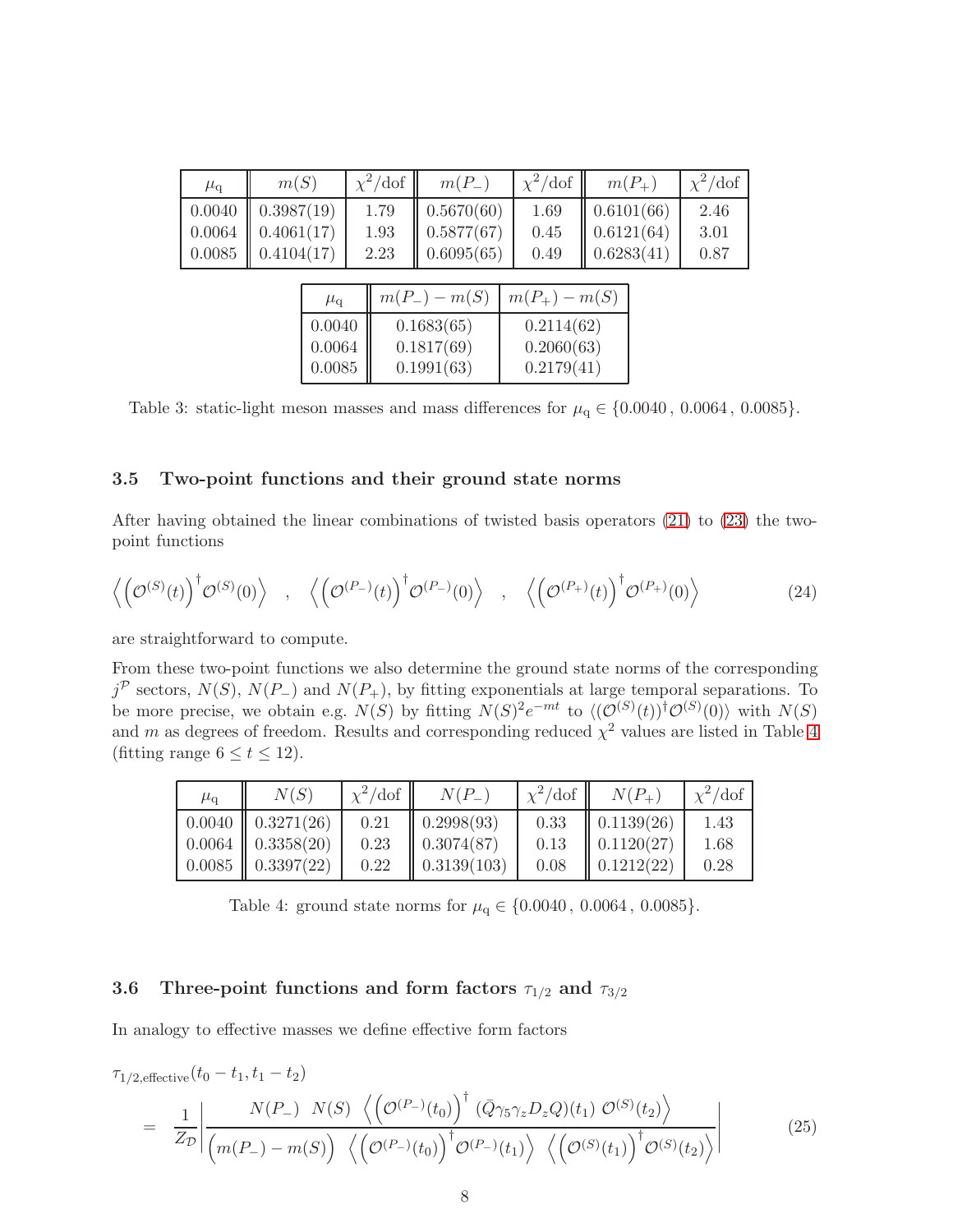$\tau_{3/2,\text{effective}}(t_0 - t_1, t_1 - t_2)$ 

$$
= \frac{1}{Z_{\mathcal{D}}} \left| \frac{N(P_{+}) \ N(S) \ \left\langle \left(\mathcal{O}^{(P_{+})}(t_{0})\right)^{\dagger} \left(\bar{Q}\gamma_{5}(\gamma_{x}D_{x} - \gamma_{y}D_{y})Q\right)(t_{1}) \ \mathcal{O}^{(S)}(t_{2}) \right\rangle}{\sqrt{6} \ \left(m(P_{+}) - m(S)\right) \ \left\langle \left(\mathcal{O}^{(P_{+})}(t_{0})\right)^{\dagger} \mathcal{O}^{(P_{+})}(t_{1}) \right\rangle \ \left\langle \left(\mathcal{O}^{(S)}(t_{1})\right)^{\dagger} \mathcal{O}^{(S)}(t_{2}) \right\rangle} \right| \tag{26}
$$

 $(Z_{\mathcal{D}} = 0.976$  is a lattice renormalization constant, which we derive and discuss in detail in section [4\)](#page-11-0). These effective form factors are related to  $\tau_{1/2}$  and  $\tau_{3/2}$  via [\(11\)](#page-3-0) and [\(12\)](#page-3-0):

$$
\tau_{1/2}(1) = \lim_{t_0 - t_1 \to \infty, t_1 - t_2 \to \infty} \tau_{1/2, \text{effective}}(t_0 - t_1, t_1 - t_2)
$$
\n(27)

$$
\tau_{3/2}(1) = \lim_{t_0 - t_1 \to \infty, t_1 - t_2 \to \infty} \tau_{3/2, \text{effective}}(t_0 - t_1, t_1 - t_2). \tag{28}
$$

Computation of the three-point functions appearing in [\(25\)](#page-8-2) and [\(26\)](#page-8-2) is again straightforward. We chose to represent the covariant derivative acting on the static quark field symmetrically by

$$
D_j Q(\mathbf{x}, t) = \frac{1}{2} \Big( U_j(\mathbf{x}, t) Q(\mathbf{x} + \mathbf{e}_j, t) - \Big( U_j(\mathbf{x} - \mathbf{e}_j, t) \Big)^{\dagger} Q(\mathbf{x} - \mathbf{e}_j, t) \Big). \tag{29}
$$

To optimally exploit our gauge configurations and propagator inversions, we average over all three-point functions, which are related by the lattice symmetries  $\gamma_5$  hermiticity, parity, time reversal, charge conjugation and cubic rotations.

The resulting effective form factors  $\tau_{1/2,\text{effective}}(t_0-t_1, t_1-t_2)$  and  $\tau_{3/2,\text{effective}}(t_0-t_1, t_1-t_2)$  are shown in Figure [2](#page-10-0) as functions of  $t_0 - t_1$  for fixed  $t_0 - t_2 \in \{10, 12\}$ . Within statistical errors these effective form factors exhibit plateaus for  $t_0 - t_1 \approx (t_0 - t_2)/2$ , i.e. when both temporal separations,  $t_0-t_1$  and  $t_1-t_2$ , are large. We determine  $\tau_{1/2}$  and  $\tau_{3/2}$  by performing  $\chi^2$  minimizing fits to the central three data points as indicated in Figure [2.](#page-10-0) Results for  $t_0 - t_2 = 10$  and for  $t_0 - t_2 = 12$ , which are listed in Table [5,](#page-9-0) are in agreement within statistical errors. We consider this a strong indication that contributions from excited states at these temporal separations are essentially negligible and that the plateaus of the effective form factors indeed correspond to  $\tau_{1/2}$ and  $\tau_{3/2}$ . In the following discussions we only quote the numbers corresponding to  $t_0 - t_2 = 10$ , since their statistical errors are significantly smaller than those for  $t_0 - t_2 = 12$ .

| $\mu_{\rm q}$ | $t_0 - t_2$ | $\tau_{1/2}$ | $\tau_{3/2}$ | $\tau_{3/2}/\tau_{1/2}$ | $(\tau_{3/2})^2 - (\tau_{1/2})^2$ |
|---------------|-------------|--------------|--------------|-------------------------|-----------------------------------|
| 0.0040        | 10          | 0.299(14)    | 0.519(13)    | 1.74(9)                 | 0.180(16)                         |
|               | 12          | 0.267(26)    | 0.536(25)    | 2.01(21)                | 0.216(30)                         |
| 0.0064        | 10          | 0.312(10)    | 0.538(13)    | 1.73(6)                 | 0.193(13)                         |
|               | 12          | 0.278(19)    | 0.549(21)    | 1.98(14)                | 0.225(23)                         |
| 0.0085        | 10          | 0.308(12)    | 0.522(8)     | 1.69(6)                 | 0.177(9)                          |
|               | 12          | 0.287(24)    | 0.544(14)    | 1.90(17)                | 0.214(21)                         |

<span id="page-9-0"></span>Table 5:  $\tau_{1/2}$  and  $\tau_{3/2}$  for  $t_0 - t_2 \in \{10, 12\}$  and  $\mu_q \in \{0.0040, 0.0064, 0.0085\}.$ 

As expected from operator product expansion,  $\tau_{3/2}(1)$  is significantly larger than  $\tau_{1/2}(1)$ . More-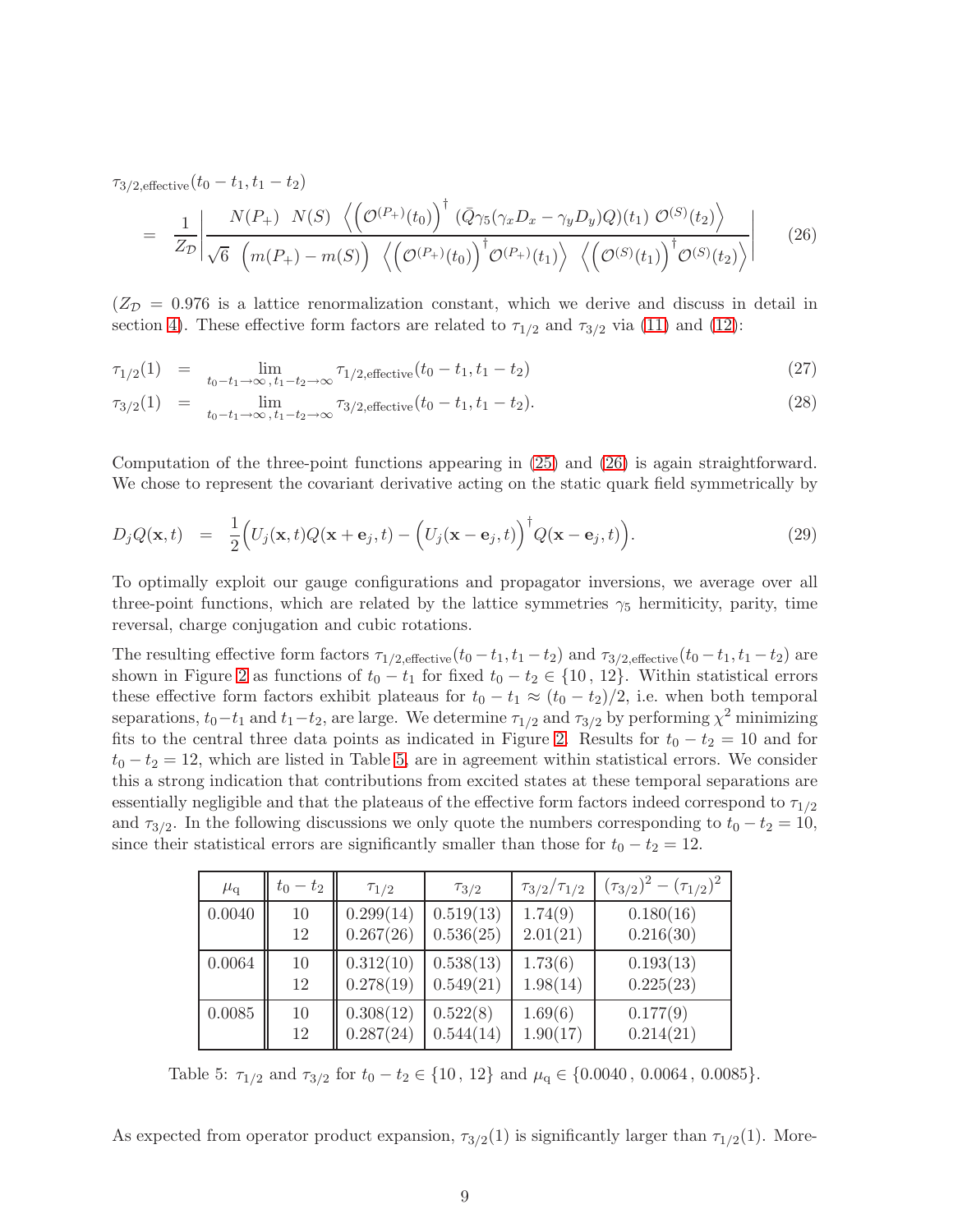over the Uraltsev sum rule [\[3\]](#page-20-2),

$$
\sum_{n} \left| \tau_{3/2}^{(n)}(1) \right|^2 - \left| \tau_{1/2}^{(n)}(1) \right|^2 = \frac{1}{4},\tag{30}
$$

is almost fulfilled by the ground state contributions  $\tau_{1/2}^{(0)}$  $\tau_{1/2}^{(0)}(1) \equiv \tau_{1/2}(1)$  and  $\tau_{3/2}^{(0)}$  $\tau_{3/2}^{(0)}(1) \equiv \tau_{3/2}(1).$ 

Finally we use our results at three different light quark masses (cf. Table [1\)](#page-5-0) to perform a linear extrapolation of the form factors in  $(m_{PS})^2$  to the physical  $u/d$  quark mass  $(m_{PS} = 135 \text{ MeV})$ .



<span id="page-10-0"></span>Figure 2: effective form factors  $\tau_{1/2,\text{effective}}$  and  $\tau_{3/2,\text{effective}}$  for  $t_0 - t_2 \in \{10, 12\}$  and  $\mu_{\rm q} \in \{0.0040\, ,\, 0.0064\, ,\, 0.0085\}.$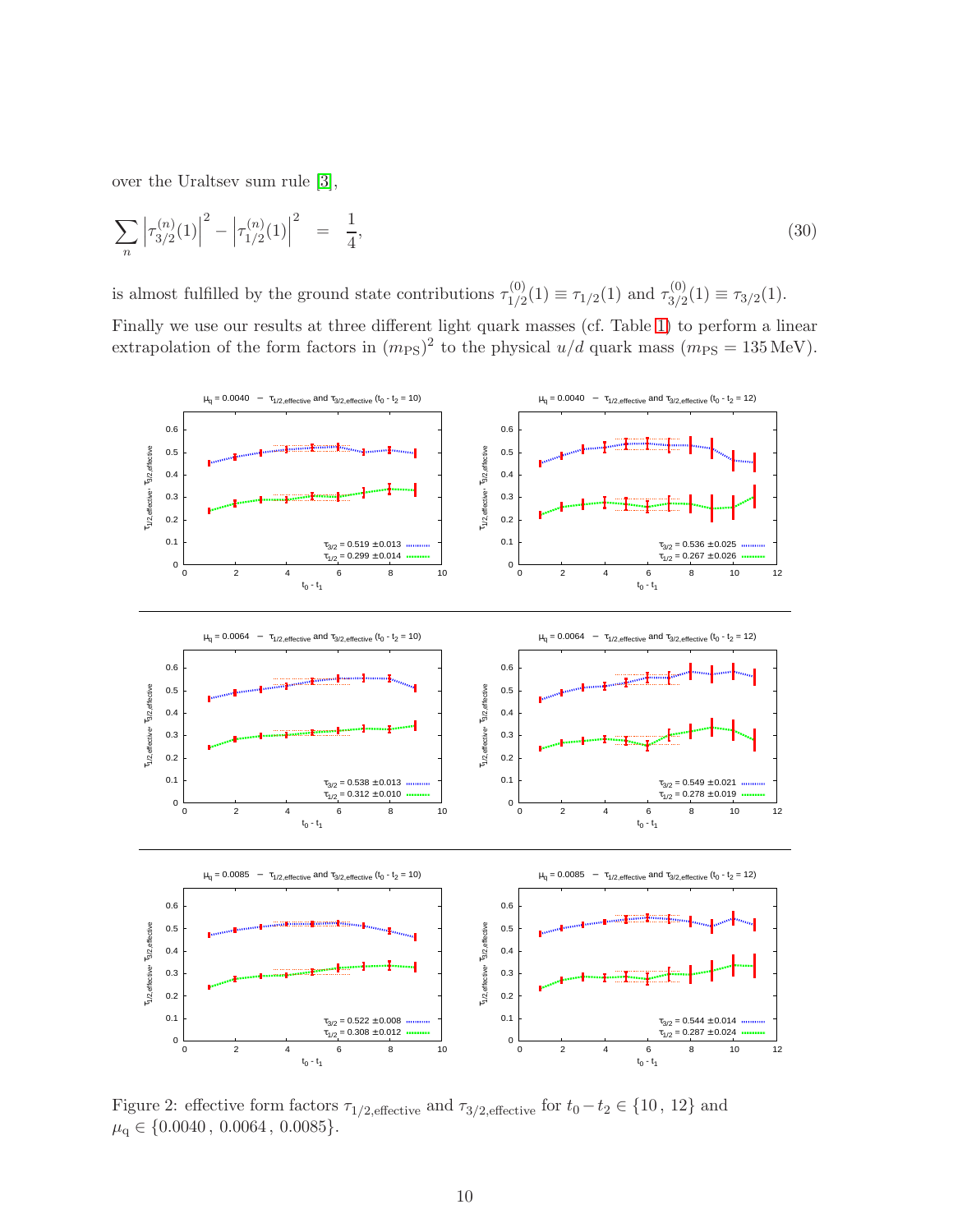Results are shown in Figure [3](#page-11-1) and Table [6.](#page-11-2) The qualitative picture for  $u/d$  quark masses is the same as for the heavier masses used directly in our simulations:  $\tau_{3/2}^{m_{\text{phys}}}$  $\frac{3}{2}$ <sup>n</sup><sup>phys</sup> $(1) = 0.526(23)$  is significantly larger than  $\tau_{1/2}^{m_{\text{phys}}}$  $\binom{n_{\text{phys}}}{1/2}(1) = 0.296(26)$  supporting the "theory expectation" that a decay of a B meson to a  $j = 3/2$  P wave D meson is more likely than to a  $j = 1/2$  P wave D meson.



<span id="page-11-1"></span>Figure 3: linear extrapolation of  $\tau_{1/2}$  and  $\tau_{3/2}$  to the  $u/d$  quark mass for  $t_0 - t_2 \in \{10, 12\}$ .

| $-t_2$<br>$\iota_0$ | $\tau_{1/2}(1)$ | $\chi^2$ /dof | $\tau_{3/2}(1)$ | $\chi^2/\text{dof}$ |
|---------------------|-----------------|---------------|-----------------|---------------------|
| 10                  | 0.296(26)       | 0.34          | 0.526(23)       | 1.43                |
| 12                  | 0.251(48)       | 0.00          | 0.536(43)       | 0.12                |

<span id="page-11-2"></span>Table 6: linear extrapolation of  $\tau_{1/2}$  and  $\tau_{3/2}$  to the  $u/d$  quark mass for  $t_0 - t_2 \in \{10, 12\}$ .

## <span id="page-11-0"></span>4 Perturbative renormalization of the static current  $\bar{Q}\gamma_5\gamma_iD_jQ$

In this section we derive the analytical formulae and give the numerical values of the renormalization constant  $Z_{\mathcal{D}}$  of the dimension 4 current  $O_{ij} = \overline{Q}\gamma_5\gamma_i D_j Q$  computed at first order of perturbation theory for the HYP smeared static quark action and both the standard Wilson plaquette and the tree-level Symanzik improved gauge action.

### 4.1 Definitions

The bare propagator of a static quark on the lattice is

$$
S^{B}(p) = \frac{a}{1 - e^{-ip_{4}a} + a\delta m + a\Sigma(p)} = \frac{a}{1 - e^{-ip_{4}a}} \sum_{n} \left( -\frac{a(\delta m + \Sigma(p))}{1 - e^{-ip_{4}a}} \right)^{n}
$$
  
\n
$$
= Z_{2h}S^{R}(p).
$$
\n(31)

Choosing the renormalization conditions

$$
(SR)-1(p)|ip4 \to 0 = ip4 , \delta m = -\Sigma(p4 = 0)
$$
 (32)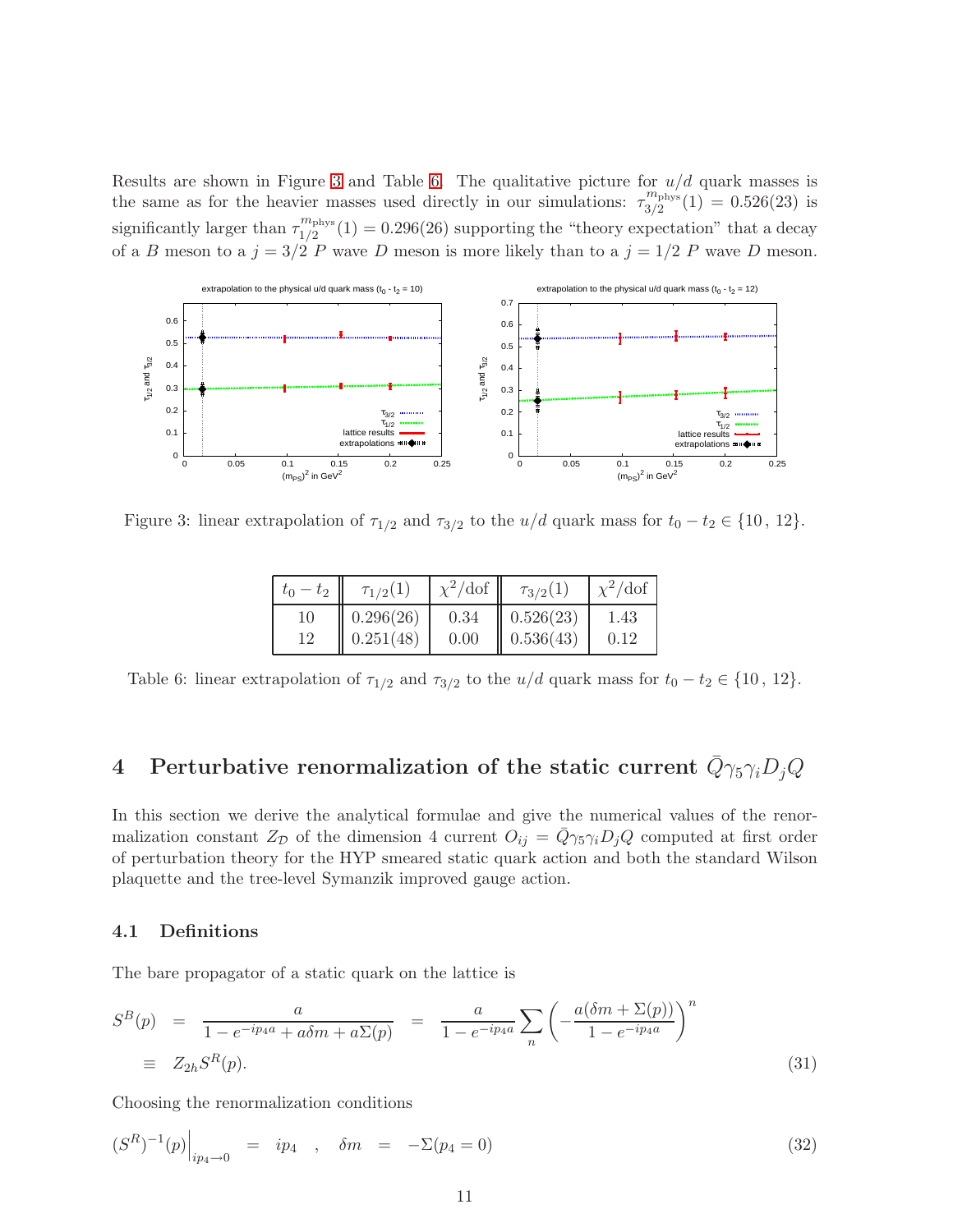implies

$$
Z_{2h} = 1 - \frac{d\Sigma}{d(ip_4)}\bigg|_{ip_4 \to 0}.\tag{33}
$$

The bare vertex function  $V_{ij}^B(p)$  is defined as

$$
V_{ij}^{B}(p) = (S^{B})^{-1}(p) \sum_{x,y} e^{ip(x-y)} \langle Q^{B}(x)O_{ij}^{B}(0)\bar{Q}^{B}(y) \rangle (S^{B})^{-1}(p)
$$
  

$$
= \frac{Z_{\mathcal{D}}}{Z_{2h}} (S^{R})^{-1}(p) \sum_{x,y} e^{ip(x-y)} \langle Q^{R}(x)O_{ij}^{R}(0)\bar{Q}^{R}(y) \rangle (S^{R})^{-1}(p), \qquad (34)
$$

where

$$
O_{ij}^B(0) = Z_{\mathcal{D}} O_{ij}^R(0). \tag{35}
$$

 $V_{ij}^B(p)$  can be written as

$$
V_{ij}^B(p) = (1 + \delta V)\bar{u}(p)\gamma_i\gamma_5p_ju(p) \equiv (1 + \delta V)V_{ij}^R(p). \tag{36}
$$

 $\delta V$  is given by all the 1PI one-loop diagrams containing the vertex.

#### 4.2 Analytical formulae and results

The notations used in this section and the Feynman rules are listed in appendix [A.](#page-18-0) They are the same as in [\[33\]](#page-22-10) except for the gluon propagator having the form

$$
D_{\mu\nu} = C_0^{-1} D_{\mu\nu}^{\text{plaq}} + \Delta_{\mu\nu} \tag{37}
$$

[\[34\]](#page-22-11), where  $C_0 = c_0 + 8c_1 + 16c_2 + 8c_3 \equiv 1, c_1 = -1/12, c_2 = c_3 = 0$  for the case of the tree-level Symanzik improved gauge action and

$$
\Delta_{\mu\nu} = \delta_{\mu\nu} K_{\mu} + 4L_{\mu\nu} N_{\mu} N_{\nu}.
$$
\n(38)

Finally  $K_{\mu}$  and  $L_{\mu\nu}$  are complicated expressions, which do not need to be reproduced here. The only relevant features for this work are that  $\Delta_{\mu\nu}$  is regular in the infrared regime and  $K_{\mu} = K^0 + 4N_{\mu}^2 K_{\mu}'$ .

The static quark self-energy expressed at the first order of perturbation theory is given by  $\Sigma(p) = -(F_1 + F_2)$ , where  $F_1$  and  $F_2$  correspond to the diagrams shown in Figure [4\(](#page-13-0)a) and (b):

$$
F_1 = -\frac{4}{3a}g_0^2 \int_k h_{4i}h_{4j}D_{ij}\frac{e^{-i(k_4+2ap_4)}}{1 - e^{-i(k_4+ap_4)} + \epsilon} = F_1^{\text{plaq}} + F_1'
$$
\n(39)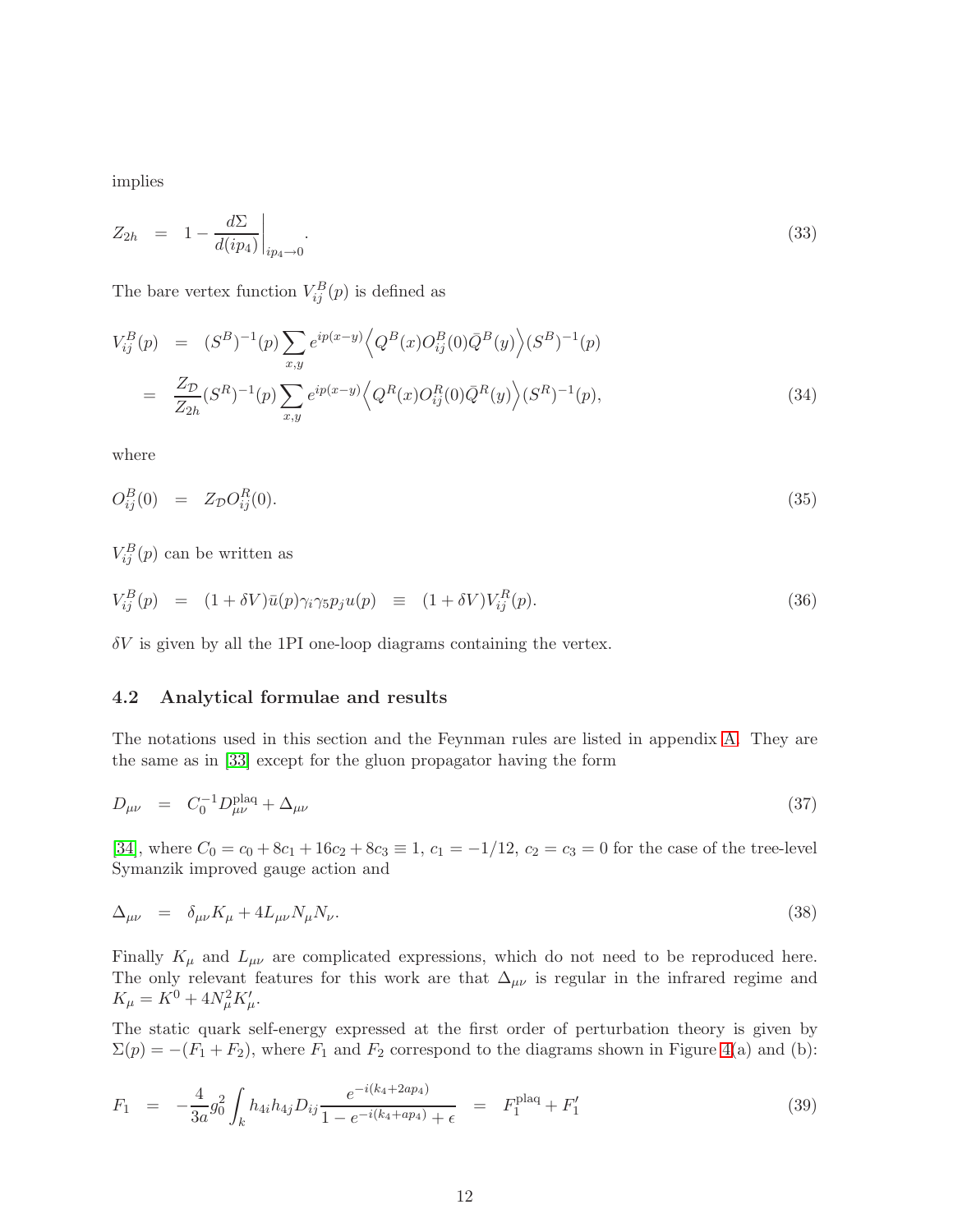$$
F_1^{\text{plaq}} = -\frac{4}{3a}g_0^2 \int_k \frac{D_4^2 + \sum_{i=1}^3 G_{4i}^2}{2W + a^2 \lambda^2} \frac{e^{-i(k_4 + 2ap_4)}}{1 - e^{-i(k_4 + ap_4)} + \epsilon}
$$
  
\n
$$
=_{ap_4 \to 0} \frac{4}{3a}g_0^2 \int_{\vec{k}} \frac{D_4^2(-iE) + \sum_{i=1}^3 G_{4i}^2(-iE)}{4E\sqrt{1 + E^2}} \frac{1}{1 - e^{E'}}
$$
  
\n
$$
+ \frac{4}{3}g_0^2ip_4 \int_{\vec{k}} \frac{D_4^2(-iE) + \sum_{i=1}^3 G_{4i}^2(-iE)}{2E\sqrt{1 + E^2}} \left[ \frac{1}{e^{E'} - 1} + \frac{1}{2} \frac{1}{(e^{E'} - 1)^2} \right]
$$
(40)

$$
F'_{1} = -\frac{4}{3a}g_{0}^{2} \int_{k} h_{4i}h_{4j} \Delta_{ij} \frac{e^{-i(k_{4}+2a p_{4})}}{1 - e^{-i(k_{4}+a p_{4})} + \epsilon} =
$$
  
\n
$$
=_{ap_{4} \to 0} -\frac{4}{3a}g_{0}^{2} \int_{k} \frac{M_{4} - iN_{4}}{2iN_{4} + \epsilon M_{4}} \left( D_{4}^{2}K^{0} + N_{4}^{2}\Lambda \right)
$$
  
\n
$$
+ \frac{8}{3}g_{0}^{2}ip_{4} \int_{k} \left[ \frac{M_{4} - iN_{4}}{2iN_{4} + \epsilon M_{4}} + \frac{1}{2} \left( \frac{M_{4} - iN_{4}}{2iN_{4} + \epsilon M_{4}} \right)^{2} \right] \left( D_{4}^{2}K^{0} + N_{4}^{2}\Lambda \right)
$$
  
\n
$$
= \frac{2}{3a}g_{0}^{2} \int_{k} \left( D_{4}^{2}K^{0} + N_{4}^{2}\Lambda \right) - \frac{1}{3}g_{0}^{2}ip_{4} \int_{k} \left[ M_{4}^{2}\Lambda + 3\left( D_{4}^{2}K^{0} + N_{4}^{2}\Lambda \right) \right]
$$
(41)

$$
N_4^2 \Lambda = 4 \left( D_4^2 N_4^2 (K_4' + L_{44}) + \frac{1}{4} \sum_i G_{4i}^2 (K^0 + 4N_i^2 K_i') + 2D_4 N_4 \sum_{i=1}^3 G_{4i} N_i L_{4i} + 2 \sum_{i,j=1}^3 G_{4i} G_{4j} N_i N_j L_{ij} \right)
$$
\n
$$
(42)
$$

$$
F_2 = -\frac{1}{2} \frac{4g_0^2}{3a} e^{-i a p_4} \int_k h_{4i} h_{4j} D_{ij} = F_2^{\text{plaq}} + F_2' \tag{43}
$$

$$
F_2^{\text{plaq}} = -\frac{1}{2} \frac{4g_0^2}{3a} e^{-i a p_4} \int_k \frac{D_4^2 + \sum_{i=1}^3 G_{4i}^2}{2W}
$$
  
=  $a_{p_4 \to 0} -\frac{1}{2} \frac{4g_0^2}{3} \left( 1/a - i p_4 \right) \int_k \frac{D_4^2 + \sum_{i=1}^3 G_{4i}^2}{2W}$  (44)

$$
F_2' = -\frac{1}{2} \frac{4g_0^2}{3a} e^{-i a p_4} \int_k h_{4i} h_{4j} \Delta_{ij} =_{a p_4 \to 0} -\frac{1}{2} \frac{4g_0^2}{3} \left( 1/a - i p_4 \right) \int_k (D_4^2 K^0 + N_4^2 \Lambda). \tag{45}
$$



<span id="page-13-0"></span>Figure 4: self-energy corrections.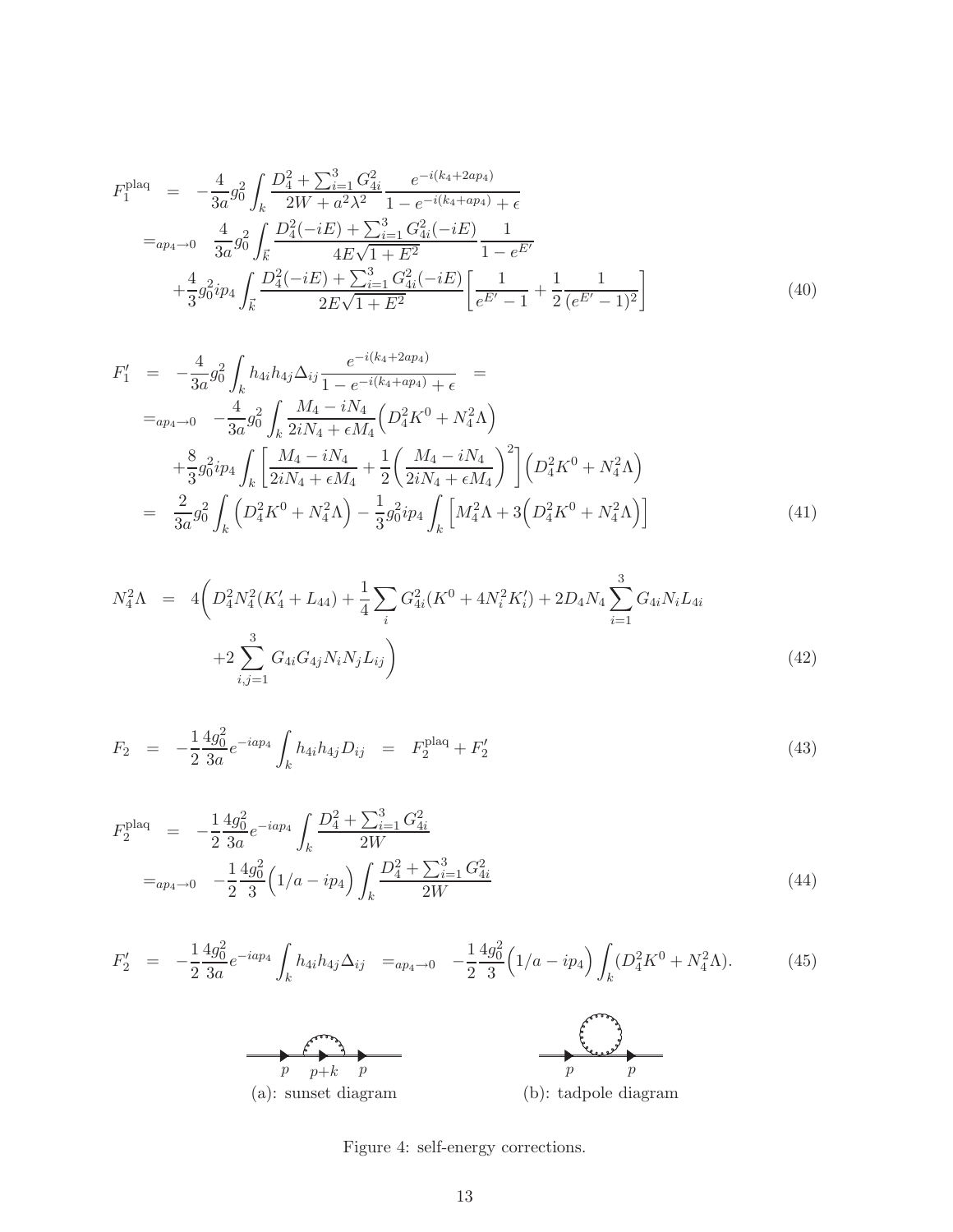The factor 1/2 has been introduced to compensate the over-counting of the factor 2 in the Feynman rule of the two-gluon vertex, when a closed gluonic loop is computed.

The other terms entering the above integrals cancel, because the contour can be closed in the complex plane without including the pole  $k_4 = -p_4 + i \ln(1 + \epsilon)$ . Finally we can write

$$
F_1 \equiv -\frac{g_0^2}{12\pi^2} \bigg[ \Big( f_1^{\text{plaq}}(\alpha_i) + f_1'(\alpha_i, c_i) \Big) / a + i p_4 \Big( 2 \ln(a^2 \lambda^2) + f_2^{\text{plaq}}(\alpha_i) + f_2'(\alpha_i, c_i) \Big) \bigg] \tag{46}
$$

$$
F_2 \equiv -\frac{g_0^2}{12\pi^2} \Big( 1/a - i p_4 \Big) \Big( f_3^{\text{plaq}}(\alpha_i) + f_3'(\alpha_i, c_i) \Big). \tag{47}
$$

The linearly divergent part in  $1/a$  of the self-energy is given by

$$
\Sigma_0(\alpha_i) = \frac{g_0^2}{12\pi^2 a} \sigma_0(\alpha_i) \quad , \quad \sigma_0 = f_1 + f_1' + f_3 + f_3', \tag{48}
$$

while the wave function renormalization  $Z_{2h}$  reads

$$
Z_{2h}(\alpha_i) = 1 + \frac{g_0^2}{12\pi^2} \left( -2\ln(a^2\lambda^2) + z_2(\alpha_i) \right) , \quad z_2 = f_3 + f_3' - (f_2 + f_2'). \tag{49}
$$

In Table [7](#page-16-1) we have collected the numerical values of  $f_i$ ,  $f'_i$ ,  $\sigma_0$  and  $z_2$  for different kinds of static quark and gluonic actions.

The vertex function  $V_{ij}^B$  is obtained by writing

$$
V_{ij}^B = V_{ij}^0 + V_{ij}^1 + V_{ij}^2 , \quad V_{ij}^k(\alpha_i) = \bar{u}(p)\gamma_i\gamma^5 u(p)V_j^k(\alpha_i) , \quad l = 0, 1, 2
$$
 (50)

corresponding to the diagrams (a), (b) and (c) in Figure [5.](#page-14-0) The contribution  $V_{ij}^0$  is given by computing

$$
V_j^0(\alpha_i) = -\frac{4i}{3a}g_0^2 \int_k h_{4k}h_{4l}D_{kl}\sin(k+ap)_j \frac{e^{-i(k_4+2ap_4)}}{(1-e^{-i(k_4+ap_4)}+\epsilon)^2} = V_j^{0,\text{plaq}} + V_j'^0 \tag{51}
$$

$$
V_j^{0,\text{plaq}} = -\frac{4i}{3a}g_0^2 \int_k \frac{D_4^2 + \sum_{i=1}^3 G_{4i}^2}{2W + a^2 \lambda^2} \sin(k + ap)_j \frac{e^{-i(k_4 + 2ap_4)}}{(1 - e^{-i(k_4 + ap_4)} + \epsilon)^2}
$$
\n
$$
= \underbrace{f \cdot \overbrace{f \cdot \overbrace{f \cdot \overline{f}}^{s \cdot \overbrace{f \cdot \overline{f}}^{s \cdot \overbrace{f \cdot \overline{f}}^{s \cdot \overline{f}}^{s \cdot \overline{f}}_{p}}_{(p) + k} + \underbrace{f \cdot \overbrace{f \cdot \overline{f}}^{s \cdot \overline{f \cdot \overline{f}}^{s \cdot \overline{f}}_{p}}_{(p) + k}}_{(a) + (b) + (c)}
$$
\n
$$
(c)
$$

<span id="page-14-0"></span>Figure 5: operator corrections.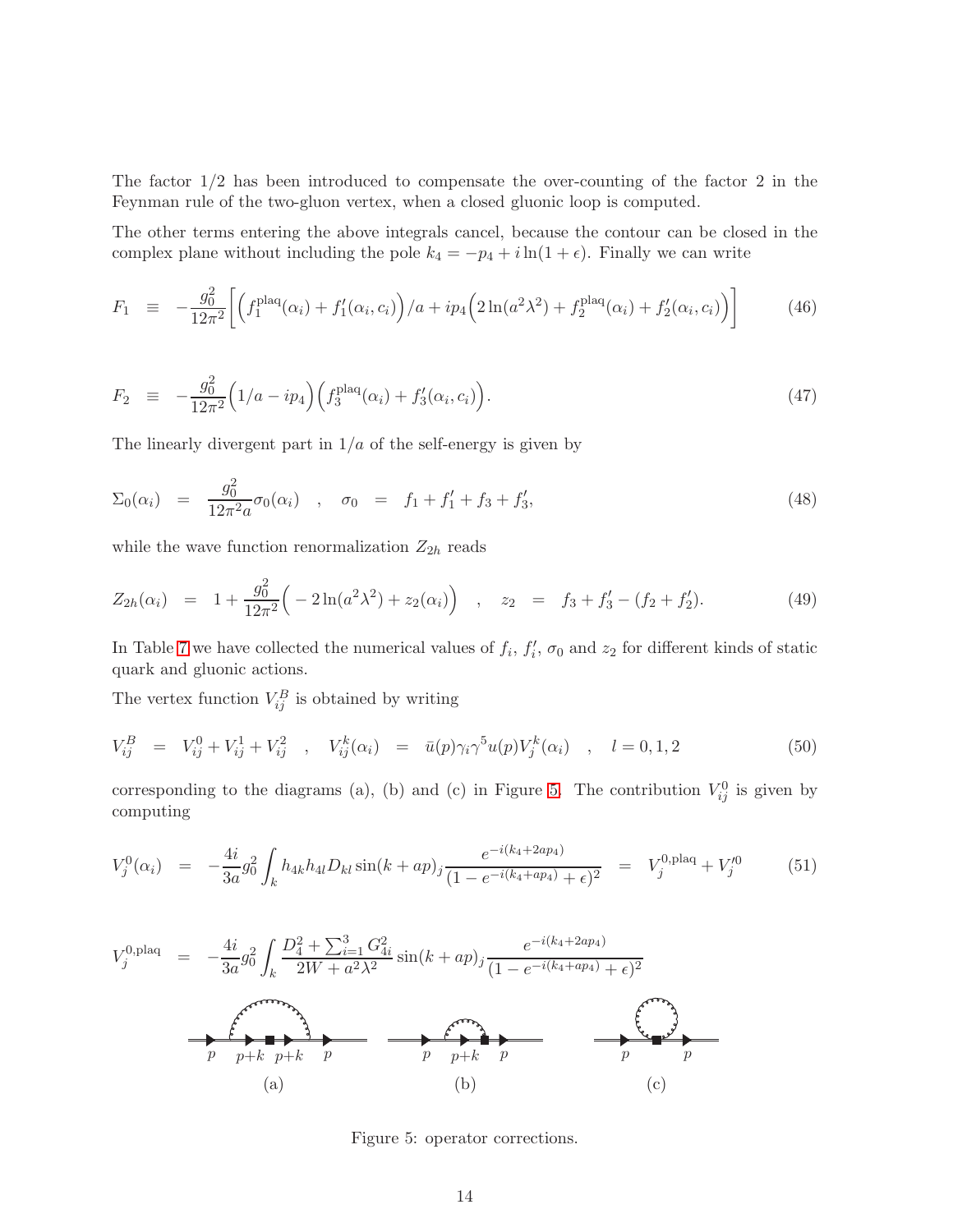$$
= -\frac{4i}{3a}g_0^2 \int_k \frac{D_4^2 + \sum_{i=1}^3 G_{4i}^2}{2W + a^2\lambda^2} \Big(\Gamma_j + ap_j \cos(k_j)\Big) e^{-iap_4} \left(\frac{e^{-i\frac{k_4 + ap_4}{2}}}{1 - e^{-i(k_4 + ap_4)} + \epsilon}\right)^2
$$
  
\n
$$
= -\frac{4i}{3a}g_0^2 \int_k \frac{D_4^2 + \sum_{i=1}^3 G_{4i}^2}{2W + a^2\lambda^2} \Big(\Gamma_j + ap_j \cos(k_j)\Big) (1 - iap_4)
$$
  
\n
$$
\times \frac{1}{\Big[2i \sin\left(\frac{k_4 + ap_4}{2}\right) + e^{i\frac{k_4 + ap_4}{2}}\epsilon\Big]^2}
$$
  
\n
$$
= -\frac{4}{3}ig_0^2p_j \int_k \frac{D_4^2 + \sum_{i=1}^3 G_{4i}^2}{2W + a^2\lambda^2} \frac{\cos(k_j)}{(2iN_4 + \epsilon M_4)^2}
$$
(52)

$$
V_{j}^{\prime 0} = -\frac{4i}{3a}g_{0}^{2} \int_{k} h_{4k}h_{4l} \Delta_{kl} \Big(\Gamma_{j} + ap_{j}\cos(k_{j})\Big) e^{-iap_{4}} \Big(\frac{e^{-i\frac{k_{4}+ap_{4}}{2}}}{1 - e^{-i(k_{4}+ap_{4})} + \epsilon}\Big)^{2}
$$
  
\n
$$
= -\frac{4i}{3a}g_{0}^{2} \int_{k} h_{4k}h_{4l} \Delta_{kl} \Big(\Gamma_{j} + ap_{j}\cos(k_{j})\Big) (1 - iap_{4}) \frac{1}{\Big(2i\sin\Big(\frac{k_{4}+ap_{4}}{2}\Big) + e^{i\frac{k_{4}+ap_{4}}{2}}\epsilon\Big)^{2}}
$$
  
\n
$$
= -\frac{4i}{3}g_{0}^{2}p_{j} \int_{k} \Big(D_{4}^{2}K^{0} + N_{4}^{2}\Lambda\Big) \cos(k_{j}) \frac{1}{\Big(2iN_{4} + \epsilon M_{4}\Big)^{2}} = \frac{1}{3}g_{0}^{2}ip_{j} \int_{k} \Lambda \cos(k_{j}).
$$

The "sail diagram" has the following expression:

$$
V_j^1 = \frac{4}{3a} g_0^2 \int_k h_{4l} D_{lj} \cos\left(\frac{k_j}{2} + ap_j\right) \frac{e^{-i\left(\frac{k_4}{2} + ap_4\right)}}{1 - e^{-i\left(k_4 + ap_4\right)} + \epsilon} = V_j^{1, \text{plaq}} + V_j'^1
$$

$$
V_j^{1,\text{plaq}} = \frac{4}{3a} g_0^2 \int_k \frac{G_{4j}}{2W + a^2 \lambda^2} \left( M_j - ap_j N_j \right) \left( 1 - i \frac{ap_4}{2} \right) \frac{1}{2i \sin \left( \frac{k_4 + ap_4}{2} \right) + e^{i \frac{k_4 + ap_4}{2}} \epsilon}
$$
  
= 
$$
-\frac{4}{3a} g_0^2 p_j \int_k \frac{G_{4j} N_j}{2W + a^2 \lambda^2} \frac{1}{2i N_4 + \epsilon M_4} = \frac{2}{3} g_0^2 i p_j \int_k \frac{G'_{4j} N_j}{2W + a^2 \lambda^2} ,
$$
  

$$
G_{4j} = N_4 G'_{4j}
$$
 (53)

$$
V_{j}^{\prime 1} = \frac{4}{3a} g_{0}^{2} \int_{k} h_{4l} \Delta_{lj} \left( M_{j} - ap_{j} N_{j} \right) \left( 1 - i \frac{ap_{4}}{2} \right) \frac{1}{2i \sin \left( \frac{k_{4} + ap_{4}}{2} \right) + e^{i \frac{k_{4} + ap_{4}}{2}} \epsilon}
$$
  
\n
$$
= -\frac{4}{3} g_{0}^{2} p_{j} \int_{k} \left( 4D_{4} N_{4} N_{j} L_{4j} + N_{4} N_{j} \Lambda_{j}^{\prime} \right) N_{j} \frac{1}{2i N_{4} + \epsilon M_{4}}
$$
  
\n
$$
= \frac{2}{3} g_{0}^{2} i p_{j} \int_{k} N_{j}^{2} \left( 4D_{4} L_{4j} + \Lambda_{j}^{\prime} \right) , \quad N_{4} N_{j} \Lambda_{j}^{\prime} = \sum_{i=1}^{3} G_{4i} \Delta_{ij}.
$$
 (54)

Note that the contribution of the sail diagram to the final result must be doubled, because the gluon leg can be attached to the static line in two different ways. Eventually the tadpole diagram is given by

$$
V_j^2(\alpha_i) = -\frac{1}{2!} \frac{4}{3} i g_0^2 p_j \int_k D_{44} = -\frac{i g_0^2}{12\pi^2} p_j \Big( f_3(\alpha_i = 0) + f_3'(\alpha_i = 0, c_i) \Big). \tag{55}
$$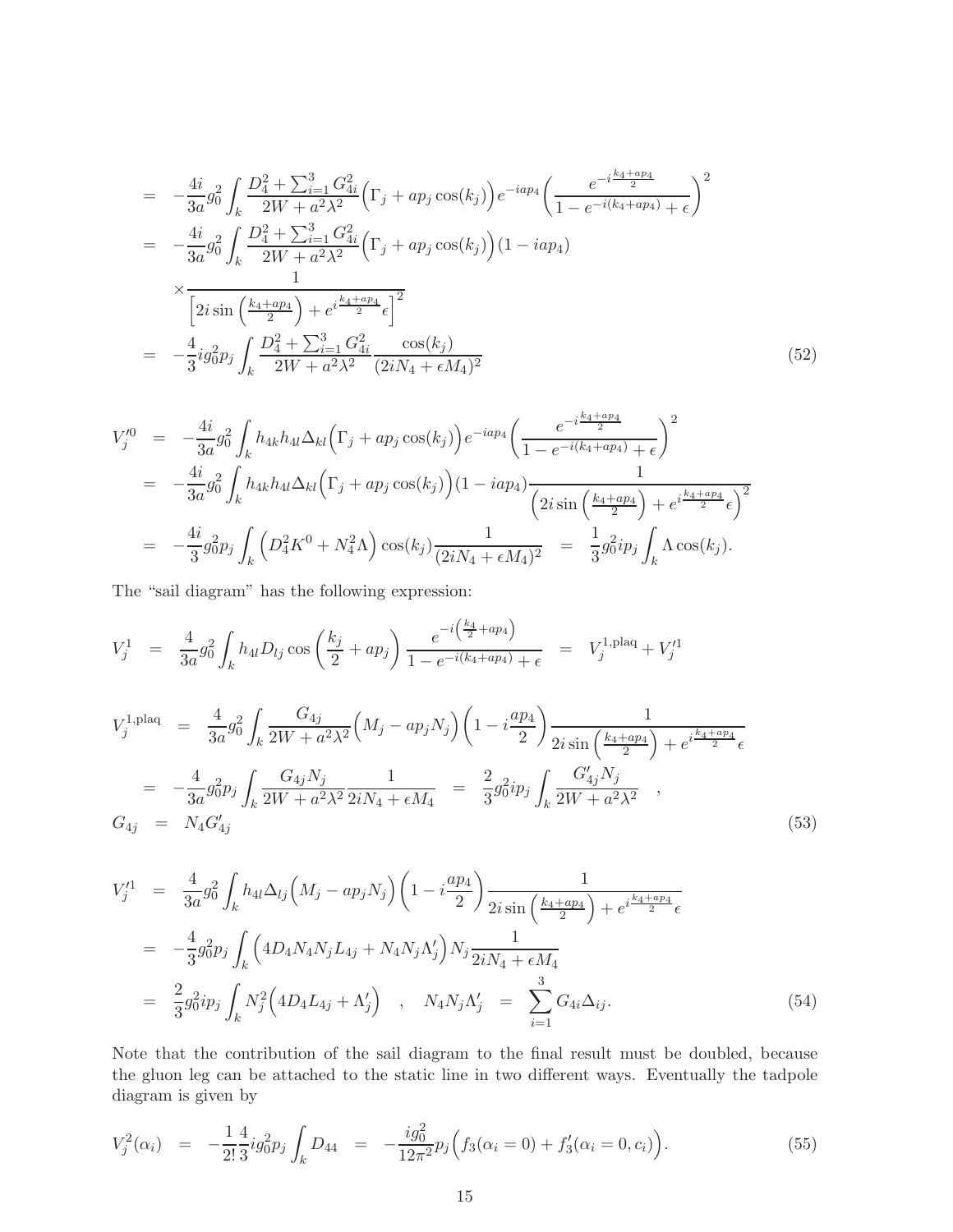We finally have

$$
\langle H^{**}|O_{ij}^R|H\rangle = \frac{1}{Z_{\mathcal{D}}(\alpha_i)} \langle H^{**}|O_{ij}^B|H\rangle(\alpha_i),\tag{56}
$$

where

$$
Z_{\mathcal{D}}(\alpha_i) = Z_{2h}(\alpha_i) \Big( 1 + \delta V(\alpha_i) \Big) \tag{57}
$$

$$
\delta V(\alpha_i) \equiv \frac{g_0^2}{12\pi^2} \Big( 2\ln(a^2\lambda^2) + f_4(\alpha_i) + f_4'(\alpha_i, c_i) \Big) \tag{58}
$$

i.e.

$$
Z_{\mathcal{D}}(\alpha_i) = 1 + \frac{g_0^2}{12\pi^2} z_d(\alpha_i) , \quad z_d = z_2 + f_4 + f'_4.
$$
 (59)

The numerical values of  $z_d$  are collected in Table [7](#page-16-1) for the different kinds of static quark and gluonic actions. With the bare coupling  $g_0^2 \equiv 6/\beta$ , the tree-level Symanzik improved gauge action at  $\beta = 3.9$  and the HYP2 static quark action used in our simulations we obtain  $Z_{\mathcal{D}}$ (tlSym, HYP2) = 0.976.

|               | $\alpha_i=0$ | HYP1    | HYP2      |
|---------------|--------------|---------|-----------|
| $f_1$         | 7.72         | 1.64    | $-1.76$   |
| $f_1'(t)Sym$  | 2.10         | 0.14    | 0.83      |
| $f_2$         | $-12.25$     | 1.60    | 9.58      |
| $f_2'(t)$     | $-3.43$      | $-0.12$ | $-1.50$   |
| $f_3$         | 12.23        | 4.12    | 5.96      |
| $f_3'(t)Sym$  | $-2.10$      | $-0.14$ | $-0.83\,$ |
| $f_4$         | $-12.68$     | $-4.95$ | $-0.56\,$ |
| $f_4'(t)Sym)$ | 3.56         | 2.04    | 1.67      |
| $\sigma_0$    | 19.95        | 5.76    | 4.20      |
| $z_2$ (plaq)  | 24.48        | 2.52    | $-3.62$   |
| $z_2$ (tlSym) | 25.81        | 2.50    | $-2.96\,$ |
| $z_d$ (plaq)  | 11.80        | $-2.43$ | $-4.19$   |
| $z_d$ (tlSym) | 16.69        | $-0.41$ | $-1.85\,$ |

<span id="page-16-1"></span>Table 7: numerical values of the constants  $f_1$ ,  $f'_1$ ,  $f_2$ ,  $f'_2$ ,  $f_3$ ,  $f'_3$ ,  $f_4$ ,  $f'_4$ ,  $\sigma_0$ ,  $z_2$  and  $z_d$  defined in the text;  $\alpha_i = 0$  denotes the unsmeared Eichten-Hill static quark action, while HYP1 and HYP2 are defined in [\[25\]](#page-22-2) and [\[27\]](#page-22-4) respectively; "plaq" denotes the standard Wilson plaquette gauge action, while "tlSym" denotes the tree-level Symanzik improved gauge action.

## <span id="page-16-0"></span>5 Conclusions

We have computed the form factors  $\tau_{1/2}(1)$  and  $\tau_{3/2}(1)$  in the static limit, which describe (in this limit) the decay  $B \to D^{**}$ . This decay is presently a puzzle in the sense that sum rules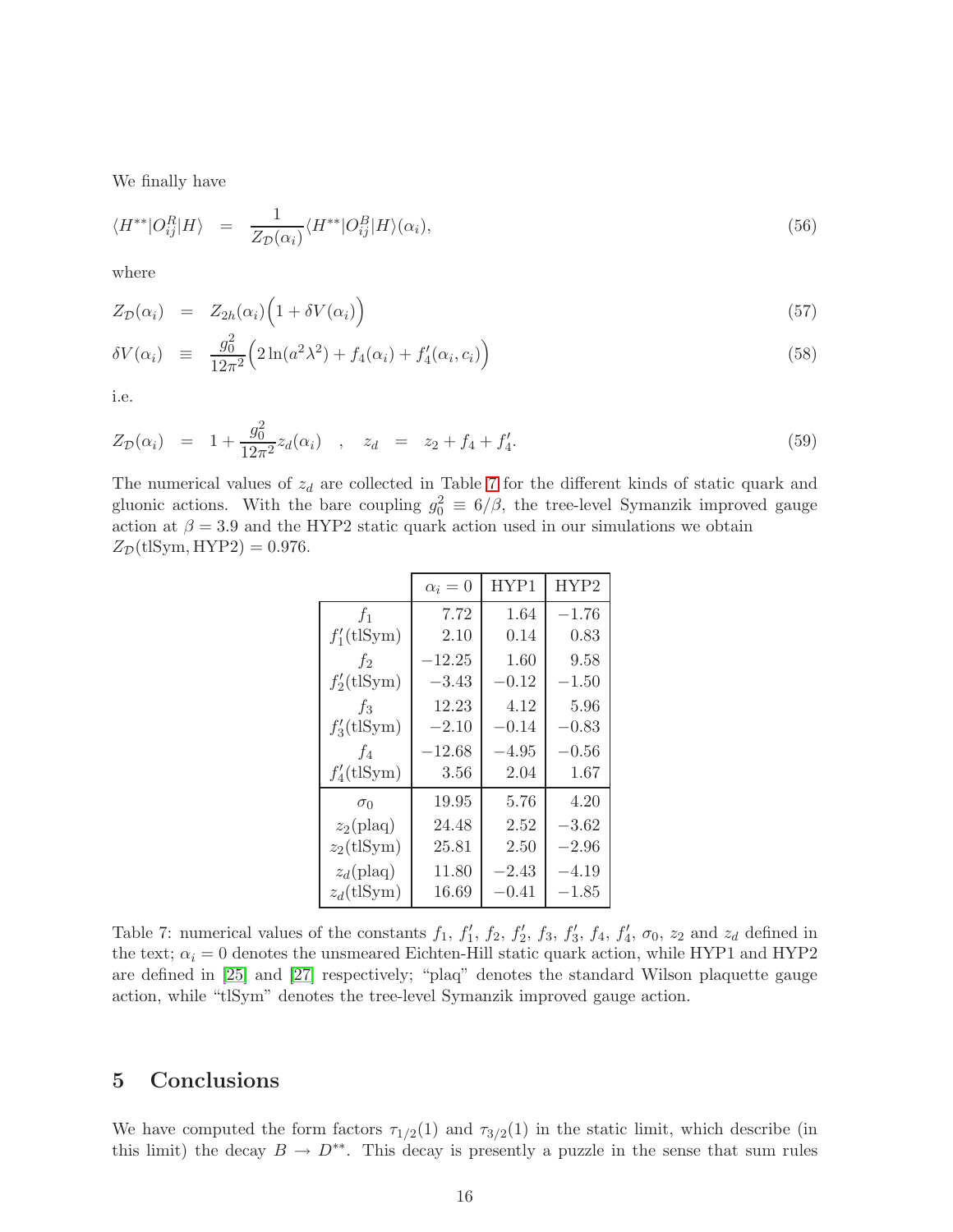derived from QCD point towards a dominance of  $\tau_{3/2}(1)$ , while experimental indications point rather in the opposite direction. The aim of this paper has been to check the dominance of  $\tau_{3/2}(1)$  in a quantitative way.

Our final result extrapolated to the physical  $u/d$  quark mass is given in Table [6.](#page-11-2) Since we see no systematic dependence on the temporal separation  $t_0 - t_2$  except for an increase in statistical uncertainty, we keep the result at  $t_0 - t_2 = 10$ . To the statistical error we add a systematical error of 3% to account for the uncertainty in the computation of the renormalization constant  $Z_{\mathcal{D}}$ , which was computed perturbatively. We make the "guesstimate" of 100% uncertainty on  $1 - Z_{\mathcal{D}}$ , which turns out to be very small. Notice that this uncertainty does not apply to the ratio  $\tau_{3/2}(1)/\tau_{1/2}(1)$  both having the same  $Z_{\mathcal{D}}$  (cf. eqns. [\(25\)](#page-8-2) and [\(26\)](#page-8-2)). We have at this stage no way to estimate systematic uncertainties arising from finite lattice spacing and from finite volume. Therefore, we must consider the errors we quote as incomplete. We end up with

<span id="page-17-0"></span>
$$
\tau_{1/2}(1) = 0.296(26) , \quad \tau_{3/2}(1) = 0.526(23)
$$
\n(60)

$$
\frac{\tau_{3/2}(1)}{\tau_{1/2}(1)} = 1.6...1.8 , |\tau_{3/2}(1)|^2 - |\tau_{3/2}(1)|^2 \approx 0.17...0.21
$$
\n(61)

in fair agreement with the qualitative claim that  $\tau_{3/2}$  is significantly larger than  $\tau_{1/2}$ . Note also that Uraltsev's sum rule is almost saturated by the ground state contributions providing  $\approx 80\%$ of the required  $1/4$  (cf. eqn.  $(1)$ ).

This result does not differ qualitatively from the preliminary quenched computation [\[7\]](#page-21-0):  $\tau_{1/2} = 0.38(5)$  and  $\tau_{3/2} = 0.53(8)$ . However, we consider the result presented in this paper as standing on a much firmer ground, because it is unquenched, and because the signal is much clearer and more stable thanks to better analysis procedures. Our result [\(60\)](#page-17-0) is also similar to the prediction of a Bakamjian-Thomas relativistic quark model [\[4\]](#page-20-3), when using a Godfrey-Isgur interquark potential:  $\tau_{1/2} = 0.22$  and  $\tau_{3/2} = 0.54$ .

Assuming that the heavy quark limit provides reliable indications and that the standard identification of narrow  $D^{**}$  resonances is correct (i.e.  $D_1(2420)$  ( $J = 1$ ) and  $D_2^*(2460)$  ( $J = 2$ ) correspond to  $j = 3/2$  mesons) this points towards the expected dominance of the semileptonic decay of B mesons into these  $j = 3/2$  states over the decay into  $j = 1/2$  states. The latter, labeled as  $D_0^*$  ( $J = 0$ ) and  $D_1'$  ( $J = 1$ ) are identified to some broad structures, which are seen in the semileptonic B decay around similar masses (2200 MeV to 2600 MeV). Remember, however, that the predicted ratio of branching fractions  $Br(B \to D^{**}_{3/2})/Br(B \to D^{**}_{1/2})$  is mainly governed by  $(\tau_{3/2}(1)/\tau_{1/2}(1))^2$  times a rather large ratio of phase-space factors.

It is usually claimed from experiment that the decay into these broad resonances are not subdominant as compared to the narrow resonances. A recent analysis by BABAR [\[35,](#page-22-12) [36\]](#page-22-13) finds significant  $B \to D^{(*)} \pi l \nu$ , but does not give the relative yield of narrow and broad resonances. In a recent paper by BELLE [\[37\]](#page-22-14) the four  $D^{**}$  states are distinguished. The  $B \to D_0^* l \nu$  is observed with a comparatively large signal and, assuming the heavy quark limit to be applicable, they fit  $\tau_{3/2}(1) = 0.75$  and  $\tau_{1/2}(1) = 1.28$ . Compared to our result [\(60\)](#page-17-0) this calls for two comments:

(1) The  $\tau_{3/2}(1)$  shows fair agreement between theory and experiment. This is encouraging, since the narrow resonances are experimentally rather well under control, i.e. the narrow resonances are well seen.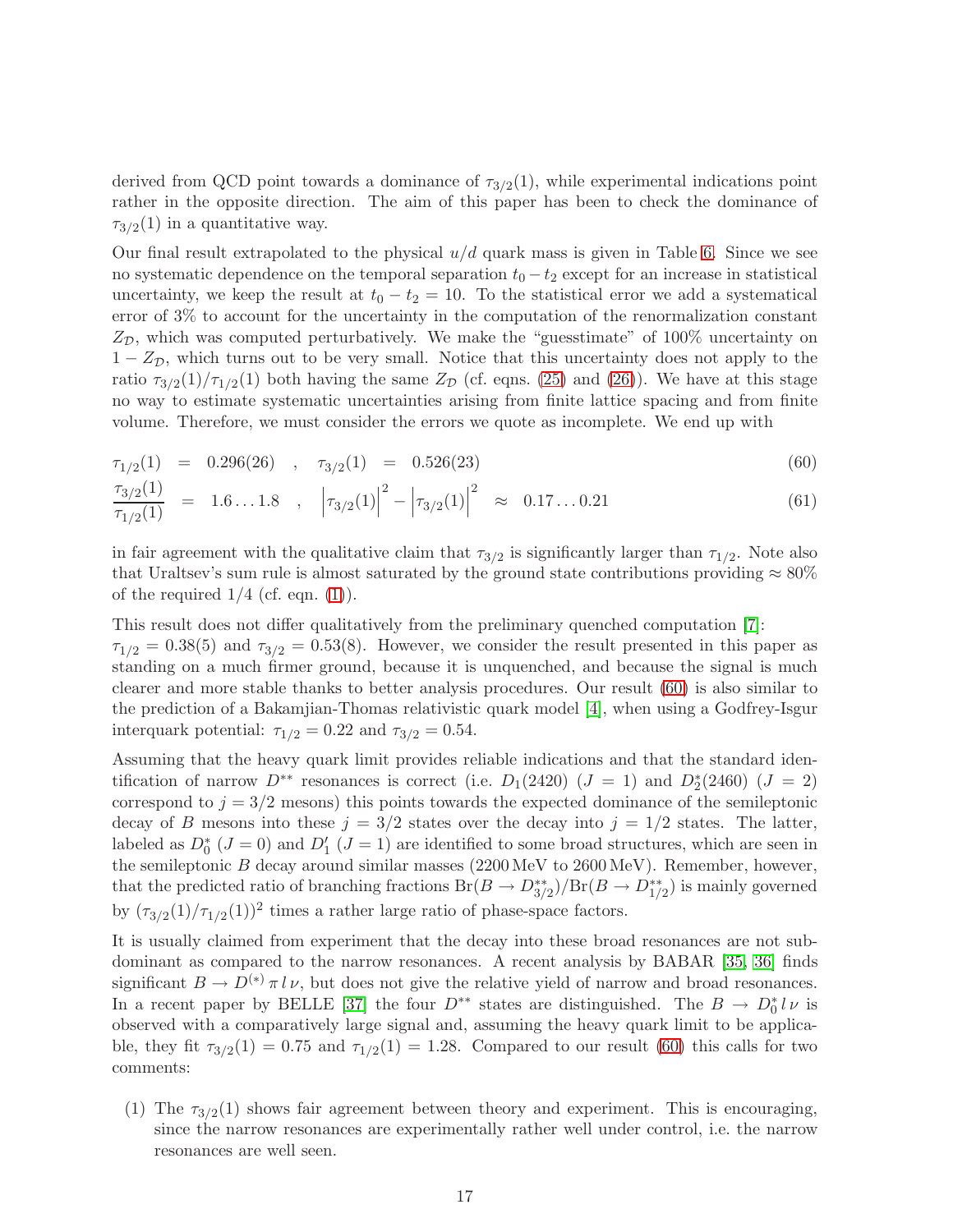(2) The experimental  $\tau_{1/2}(1)$  is much larger than our prediction. Note, however, that BELLE does not see the other member of the  $j = 1/2$  doublet,  $B \to D'_1 l \nu$ . This is puzzling and the discrepancy concerning  $\tau_{1/2}(1)$  should not be taken as final.

In view of the impressive convergence of almost all theoretical estimates of  $\tau_{1/2}(1)$  and  $\tau_{3/2}(1)$ , in view of our confidence that the result presented in this paper stands on a firm ground, we believe that one can consider as established that QCD predicts a clear dominance of the decay into  $j = 3/2$  in the static limit.

It still remains to be solved, how to saturate the inclusive semileptonic branching ratio, in other words what to add to the  $B \to D^{(*)} l \nu$  and to the narrow  $D^{**}$  resonances. The analyses performed on Class I non-leptonic  $B \to D^{**}\pi$  decay do not find any trace of broad structures [\[38,](#page-23-0) [39\]](#page-23-1). Invoking factorization, theoretically well under control for this kind of process this naturally leads again to  $\tau_{1/2}(1) < \tau_{3/2}(1)$ .

Experimental work still has to be done. On the theory side, beyond doing the computation at another finer lattice spacing to be able to perform a continuum extrapolation (theoretically well defined, as recalled in Section [2\)](#page-2-1), an estimate of the  $1/m<sub>c</sub>$  corrections would help a lot. To explore that issue a promising method used to study the  $B \to D^{(*)} l \nu$  form factors at non-zero recoil [\[40,](#page-23-2) [41\]](#page-23-3) might be helpful. The contributions of other states such as negative parity radial excitations should also be considered.

Let us conclude by insisting that the issue at clue is of important relevance: any accurate estimate of the  $V_{cb}$  parameter of the standard model will never be fully convincing as long as the " $1/2$  versus  $3/2$  puzzle" remains unsolved.

## Acknowledgments

B.B. and O.P. thank Ikaros Bigi and the other authors of [\[1\]](#page-20-0) for many discussions on these issues and having stimulated the present work. We also thank Vladimir Galkin, Karl Jansen, Chris Michael, David Palao and Andrea Shindler for many helpful discussions.

This work has been supported in part by the EU Contract No. MRTN-CT-2006-035482, "FLA-VIAnet", by the DFG Sonderforschungsbereich/Transregio SFB/TR9-03 and by the project ANR-NT-05-3-43577 (QCDNEXT).

We thank CCIN2P3 in Lyon and the Jülich Supercomputing Center (JSC) for having allocated to us computer time, which was used in this work.

## <span id="page-18-0"></span>A Feynman rules

The lattice HQET action is

$$
S^{\text{HQET}} = a^3 \sum_{n} \left( Q^{\dagger}(n) \left( Q(n) - U_4^{\dagger, \text{HYP}}(n - \hat{4}) Q(n - \hat{4}) \right) + a \delta m Q^{\dagger}(n) Q(n) \right), \tag{62}
$$

where  $U_4^{\text{HYP}}(n)$  is a link built from hypercubic blocking.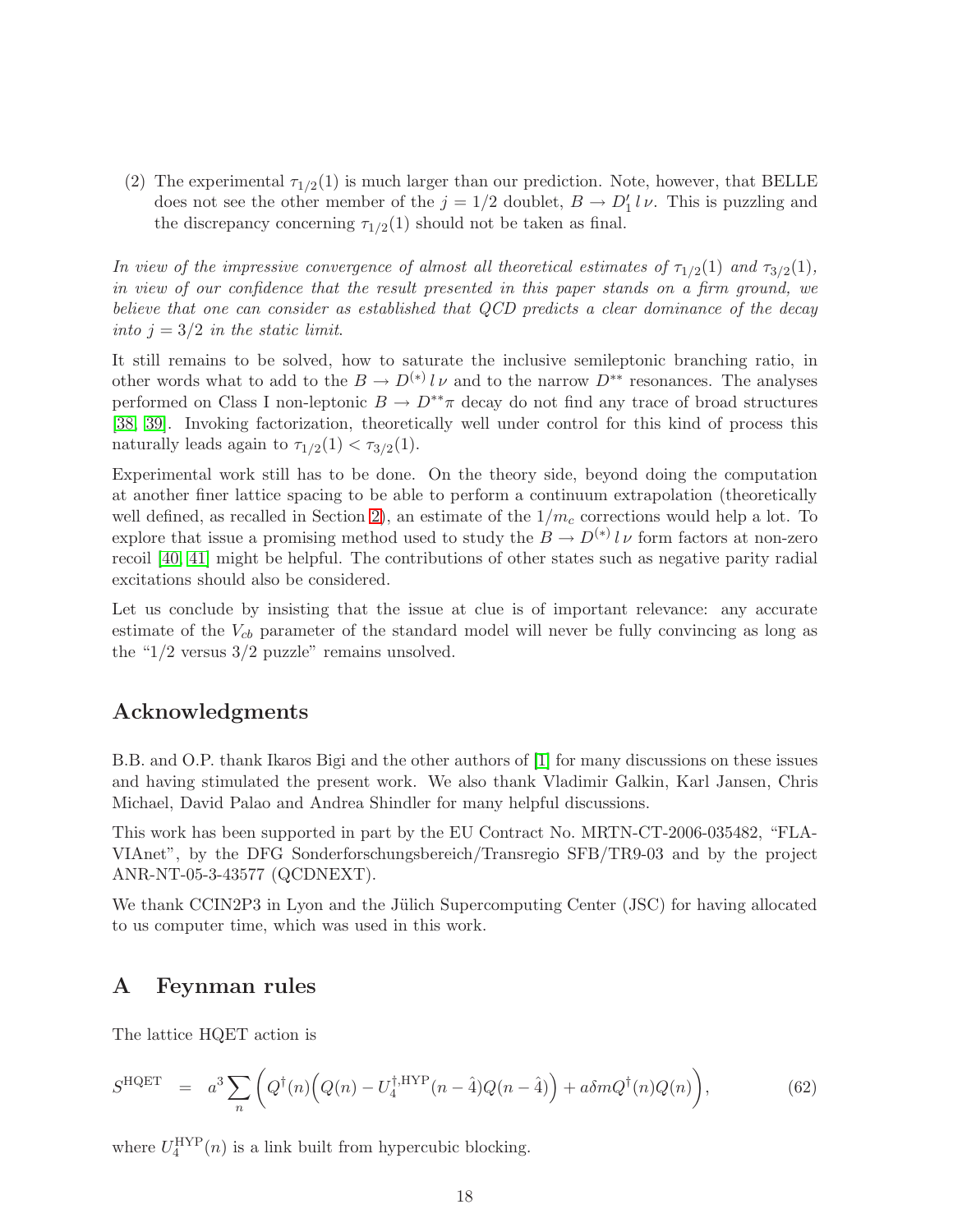We will use in the rest of this appendix the following notations taken from [\[42,](#page-23-4) [43,](#page-23-5) [44\]](#page-23-6):

$$
\int_{p} \equiv \int_{-\pi/a}^{\pi/a} \frac{d^4p}{(2\pi)^4} , \quad \int_{\vec{p}} \equiv \int_{-\pi/a}^{\pi/a} \frac{d^3p}{(2\pi)^3} , \quad a^4 \sum_{n} e^{ipn} = \delta(p) \tag{63}
$$

$$
\int_{k} \equiv \int_{-\pi}^{\pi} \frac{d^{4}k}{(2\pi)^{4}} , \quad \int_{\vec{k}} \equiv \int_{-\pi}^{\pi} \frac{d^{3}k}{(2\pi)^{3}} \tag{64}
$$

$$
h(n) = \int_{p} e^{ipn} h(p) \tag{65}
$$

$$
U_{\mu}(n) = e^{iag_0 A_{\mu}^a(n)T^a} = 1 + iag_0 A_{\mu}^a(n)T^a - \frac{a^2 g_0^2}{2!} A_{\mu}^a(n) A_{\mu}^b(n)T^a T^b + \mathcal{O}(g_0^3)
$$
(66)

$$
U_{\mu}^{\text{HYP}}(n) = e^{iag_0B_{\mu}^a(n)T^a} = 1 + iag_0B_{\mu}^a(n)T^a - \frac{a^2g^2}{2!}B_{\mu}^a(n)B_{\mu}^b(n)T^aT^b + \mathcal{O}(g_0^3)
$$
(67)

$$
A_{\mu}^{a}(n) = \int_{p} e^{ip(n+\frac{a}{2})} A_{\mu}^{a}(p) , B_{\mu}^{a}(n) = \int_{p} e^{ip(n+\frac{a}{2})} B_{\mu}^{a}(p) \tag{68}
$$

$$
\Gamma_{\lambda} = \sin(ak_{\lambda}) \tag{69}
$$

$$
c_{\mu} = \cos\left(\frac{a(p+p')_{\mu}}{2}\right) , \quad s_{\mu} = \sin\left(\frac{a(p+p')_{\mu}}{2}\right) \tag{70}
$$

$$
M_{\mu} = \cos\left(\frac{k_{\mu}}{2}\right) , \quad N_{\mu} = \sin\left(\frac{k_{\mu}}{2}\right) \tag{71}
$$

$$
W = 2\sum_{\lambda} \sin^2\left(\frac{k_{\lambda}}{2}\right) \tag{72}
$$

$$
E^2 = \sum_{i=1}^3 N_i^2 + \frac{a^2 \lambda^2}{4} , \quad E' = 2 \text{argsh}(E). \tag{73}
$$

In Fourier space the action at  $\mathcal{O}(g_0^2)$  is given by

$$
S^{\text{HQET}} = \int_{p} \frac{1}{a} Q^{\dagger}(p)(1 - e^{-ip_{4}a}) Q(p) + \delta m Q^{\dagger}(p) Q(p)
$$
  
+ $ig_0 \int_{p} \int_{p'} \int_{q} \delta(q + p' - p) Q^{\dagger}(p) B_4^a(q) T^a Q(p') e^{-i(p_4 + p'_4)\frac{a}{2}}$   
+ $\frac{ag_0^2}{2!} \int_{p} \int_{p'} \int_{q} \int_{r} \delta(q + r + p' - p) Q^{\dagger}(p) B_4^a(q) B_4^b(r) T^a T^b Q(p') e^{-i(p_4 + p'_4)\frac{a}{2}}.$  (74)

The block gauge fields  $B^a_\mu$  can be expressed in terms of the usual gauge fields:

$$
B_{\mu} = \sum_{n=1}^{\infty} B_{\mu}^{(n)}, \tag{75}
$$

where  $B_{\mu}^{(n)}$  contains n factors of A. At next to leading order, it was shown that we only need  $B^{(1)}_{\mu} \,\, [45]$  $B^{(1)}_{\mu} \,\, [45]$ :

$$
B_{\mu}^{(1)}(k) = \sum_{\nu} h_{\mu\nu}(k) A_{\nu}(k)
$$
\n(76)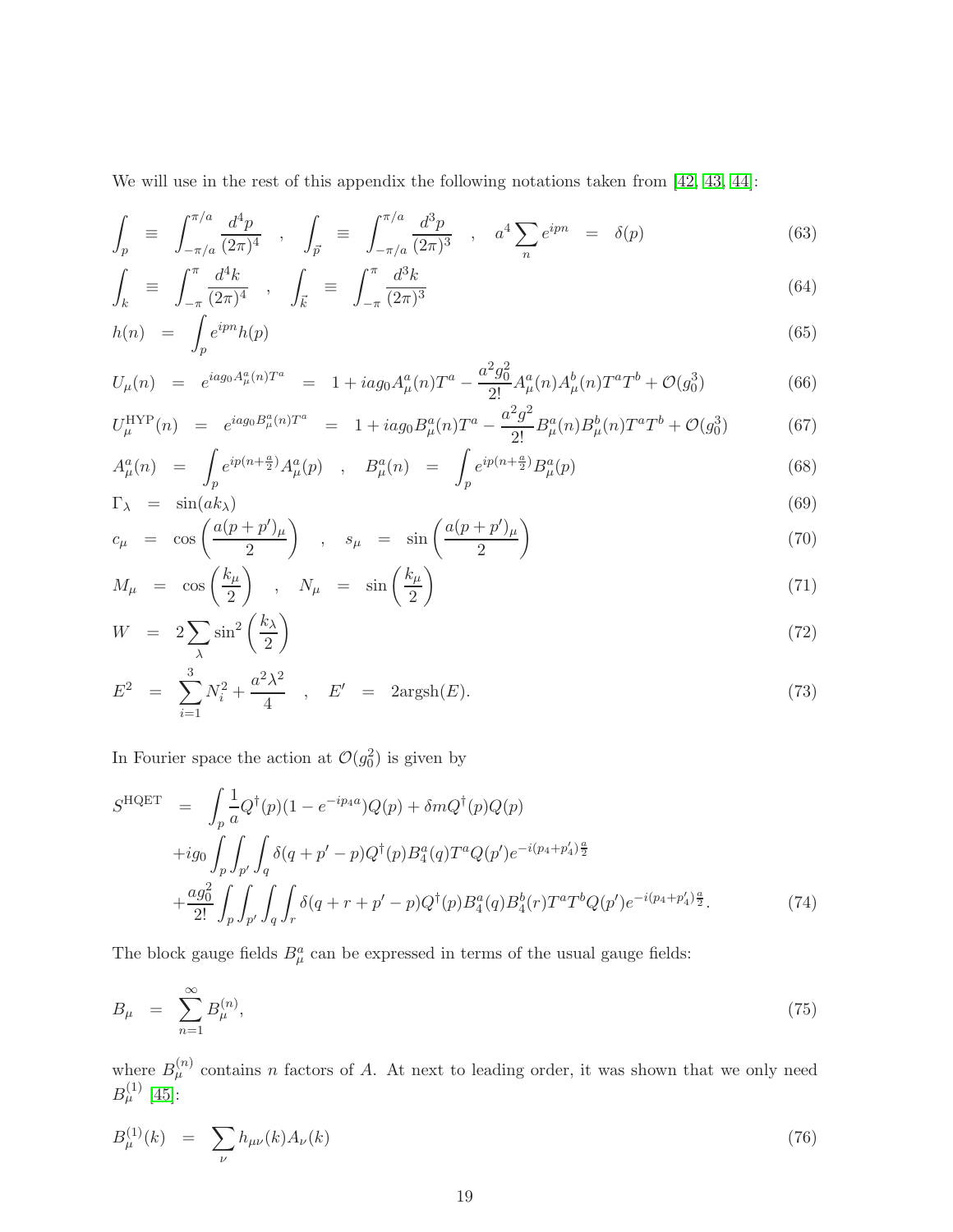$$
h_{\mu\nu}(k) = \delta_{\mu\nu} D_{\mu}(k) + (1 - \delta_{\mu\nu}) G_{\mu\nu}(k)
$$
\n(77)

$$
D_{\mu}(k) = 1 - d_1 \sum_{\rho \neq \mu} N_{\rho}^2 + d_2 \sum_{\rho < \sigma, \rho, \sigma \neq \mu} N_{\rho}^2 N_{\sigma}^2 - d_3 N_{\rho}^2 N_{\sigma}^2 N_{\tau}^2 \tag{78}
$$

$$
G_{\mu\nu}(k) = N_{\mu}N_{\nu}\left(d_1 - d_2\frac{N_{\rho}^2 + N_{\sigma}^2}{2} + d_3\frac{N_{\rho}^2 N_{\sigma}^2}{3}\right)
$$
\n(79)

$$
d_1 = \frac{2}{3}\alpha_1 \left(1 + \alpha_2(1 + \alpha_3)\right) , \quad d_2 = \frac{4}{3}\alpha_1\alpha_2(1 + 2\alpha_3) , \quad d_3 = 8\alpha_1\alpha_2\alpha_3.
$$
 (80)

The Feynman rules are the following:

| heavy quark propagator                | $a(1-e^{-ip_4a}+\epsilon)^{-1}$                                                                                                                                   |
|---------------------------------------|-------------------------------------------------------------------------------------------------------------------------------------------------------------------|
| vertex $V_{\mu,hhg}^a(p,p')$          | $-ig_0T^a\delta_{\mu4}\sum_\rho h_{\mu\rho}e^{-i(p_4+p_4')\frac{a}{2}}$                                                                                           |
| vertex $V^{ab}_{\mu\nu,hhgg}(p,p')$   | $\sum_{\sigma} -\frac{1}{2} a g_0^2 \delta_{\mu 4} \delta_{\nu 4} \sum_{\rho, \sigma} h_{\mu \rho} h_{\nu \sigma} \{ T^a, T^b \} e^{-i (p_4 + p_4') \frac{a}{2}}$ |
| gluon propagator in the Feynman gauge | $a^2(C_0^{-1}\delta_{\mu\nu}\delta^{ab}(2W+a^2\lambda^2)^{-1}+\Delta_{\mu\nu})$                                                                                   |

Note that  $p'$  and  $p$  are the in-going and the out-going fermion momenta, respectively. We also introduce an infrared regulator  $\lambda$  for the gluon propagator. We symmetrize the vertex  $V_{\mu\nu,hhgg}^{ab}$  by introducing the anti-commutator of the  $SU(3)$  generators normalized by a factor  $1/2$ . The gluon propagator and the vertices are defined with the A field. At one-loop the infrared regulator to the gluon propagator that we have chosen is legitimate, because no three-gluon vertex is involved.

## <span id="page-20-0"></span>References

- [1] I. I. Bigi et al., "Memorino on the '1/2 vs.  $3/2$  puzzle" in  $\overline{B} \to l \overline{\nu} X_c$  a year later and a bit wiser," Eur. Phys. J. C 52, 975 (2007) [\[arXiv:0708.1621](http://arxiv.org/abs/0708.1621) [hep-ph]].
- <span id="page-20-1"></span>[2] A. Le Yaouanc, L. Oliver, O. Pene and J. C. Raynal, "New heavy quark limit sum rules involving Isgur-Wise functions and decay constants," Phys. Lett. B 387, 582 (1996) [\[arXiv:hep-ph/9607300\]](http://arxiv.org/abs/hep-ph/9607300).
- <span id="page-20-2"></span>[3] N. Uraltsev, "New exact heavy quark sum rules," Phys. Lett. B 501, 86 (2001) [\[arXiv:hep-ph/0011124\]](http://arxiv.org/abs/hep-ph/0011124).
- <span id="page-20-3"></span>[4] V. Morenas, A. Le Yaouanc, L. Oliver, O. Pene and J. C. Raynal, "Quantitative predictions for B semileptonic decays into  $D, D^*$  and the orbitally excited  $D^{**}$  in quark models a la Bakamjian-Thomas," Phys. Rev. D 56 (1997) 5668 [\[arXiv:hep-ph/9706265\]](http://arxiv.org/abs/hep-ph/9706265).
- <span id="page-20-4"></span>[5] D. Ebert, R. N. Faustov and V. O. Galkin, "Exclusive semileptonic decays of B mesons to orbitally excited D mesons in the relativistic quark model," Phys. Lett. B  $434$ ,  $365$  (1998) [\[arXiv:hep-ph/9805423\]](http://arxiv.org/abs/hep-ph/9805423).
- <span id="page-20-5"></span>[6] D. Ebert, R. N. Faustov and V. O. Galkin, "Heavy quark  $1/m(Q)$  contributions in semileptonic B decays to orbitally excited D mesons," Phys. Rev. D  $61$ , 014016 (2000) [\[arXiv:hep-ph/9906415\]](http://arxiv.org/abs/hep-ph/9906415).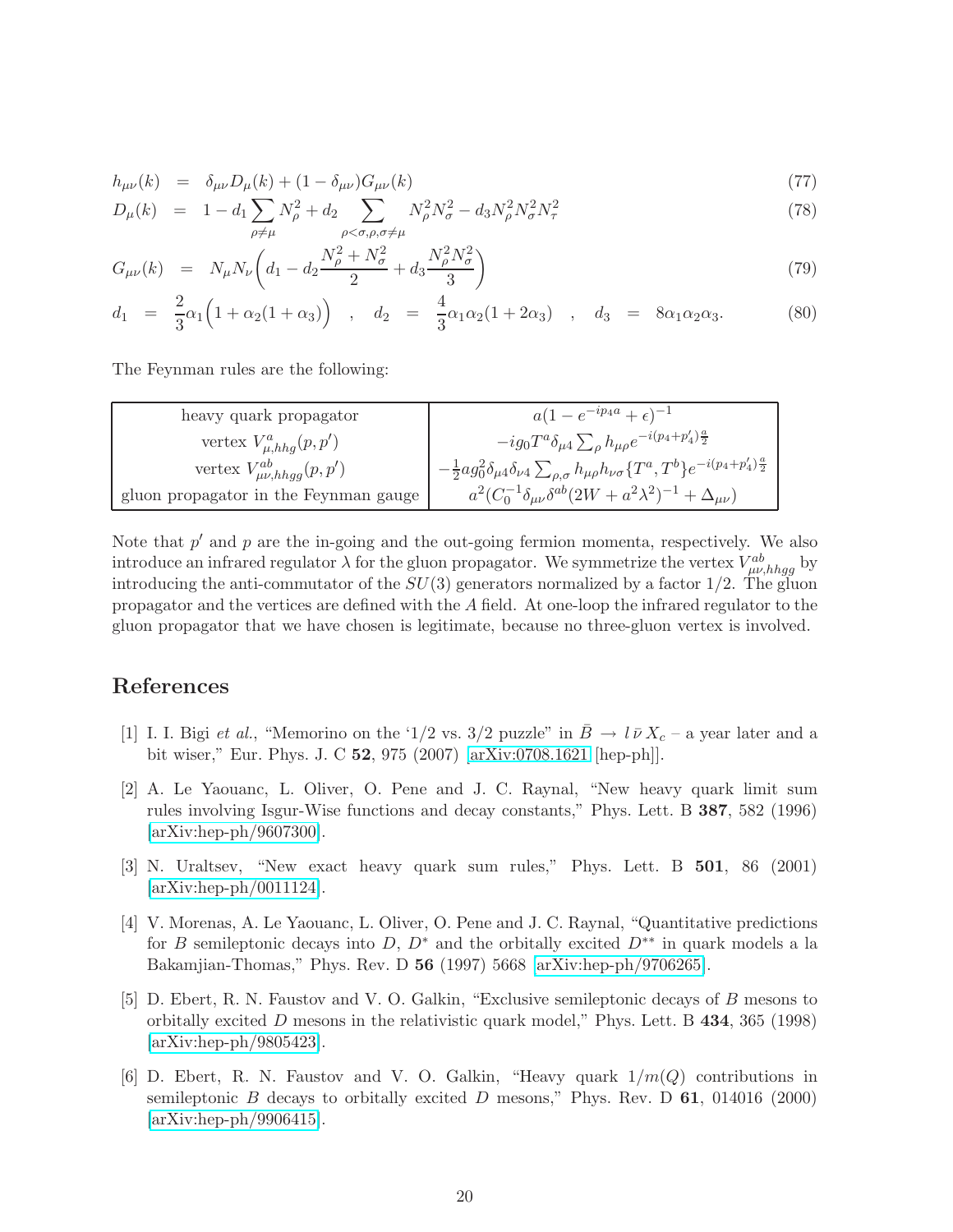- <span id="page-21-14"></span><span id="page-21-0"></span>[7] D. Becirevic *et al.*, "Lattice measurement of the Isgur-Wise functions  $tau_{1/2}$  and  $\tau 3/2$ ," Phys. Lett. B 609, 298 (2005) [\[arXiv:hep-lat/0406031\]](http://arxiv.org/abs/hep-lat/0406031).
- [8] M. Crisafulli, V. Gimenez, G. Martinelli and C. T. Sachrajda, "First lattice calculation of the B meson binding and kinetic energies," Nucl. Phys. B 457, 594 (1995) [\[arXiv:hep-ph/9506210\]](http://arxiv.org/abs/hep-ph/9506210).
- <span id="page-21-15"></span>[9] M. Della Morte, N. Garron, M. Papinutto and R. Sommer, "Heavy quark effective theory computation of the mass of the bottom quark," JHEP 0701, 007 (2007) [\[arXiv:hep-ph/0609294\]](http://arxiv.org/abs/hep-ph/0609294).
- <span id="page-21-1"></span>[10] K. Jansen, C. Michael, A. Shindler and M. Wagner [ETM Collaboration], "Staticlight meson masses from twisted mass lattice QCD," PoS LATTICE2008, 122 (2008) [\[arXiv:0808.2121](http://arxiv.org/abs/0808.2121) [hep-lat]].
- <span id="page-21-2"></span>[11] K. Jansen, C. Michael, A. Shindler and M. Wagner [ETM Collaboration], "The static-light meson spectrum from twisted mass lattice QCD," JHEP 0812, 058 (2008) [\[arXiv:0810.1843](http://arxiv.org/abs/0810.1843) [hep-lat].
- <span id="page-21-3"></span>[12] N. Isgur and M. B. Wise, "Weak decays of heavy mesons in the static quark approximation," Phys. Lett. B 232, 113 (1989).
- <span id="page-21-4"></span>[13] N. Isgur and M. B. Wise, "Weak transition form-factors between heavy mesons," Phys. Lett. B 237, 527 (1990).
- <span id="page-21-6"></span><span id="page-21-5"></span>[14] N. Isgur and M. B. Wise, "Excited charm mesons in semileptonic  $B$  decay and their contributions to a Bjorken sum rule," Phys. Rev. D 43, 819 (1991).
- <span id="page-21-7"></span>[15] E. Eichten and B. R. Hill, "An effective field theory for the calculation of matrix elements involving heavy quarks," Phys. Lett. B 234, 511 (1990).
- <span id="page-21-8"></span>[16] A. K. Leibovich, Z. Ligeti, I. W. Stewart and M. B. Wise, "Semileptonic B decays to excited charmed mesons," Phys. Rev. D 57, 308 (1998) [\[arXiv:hep-ph/9705467\]](http://arxiv.org/abs/hep-ph/9705467).
- [17] N. Isgur and M. B. Wise, "Excited charm mesons in semileptonic  $B$  decay and their contributions to a Bjorken sum rule," Phys. Rev. D 43, 819 (1991).
- <span id="page-21-9"></span>[18] Ph. Boucaud et al. [ETM Collaboration], "Dynamical twisted mass fermions with light quarks," Phys. Lett. B 650, 304 (2007) [\[arXiv:hep-lat/0701012\]](http://arxiv.org/abs/hep-lat/0701012).
- <span id="page-21-10"></span>[19] C. Urbach [ETM Collaboration], "Lattice QCD with two light Wilson quarks and maximally twisted mass," PoS LAT2007, 022 (2007) [\[arXiv:0710.1517](http://arxiv.org/abs/0710.1517) [hep-lat]].
- <span id="page-21-11"></span>[20] Ph. Boucaud et al. [ETM collaboration], "Dynamical twisted mass fermions with light quarks: simulation and analysis details," Comput. Phys. Commun. 179, 695 (2008) [\[arXiv:0803.0224](http://arxiv.org/abs/0803.0224) [hep-lat]].
- <span id="page-21-12"></span>[21] P. Weisz, "Continuum Limit Improved Lattice Action For Pure Yang-Mills Theory. 1," Nucl. Phys. B 212, 1 (1983).
- <span id="page-21-13"></span>[22] R. Frezzotti, P. A. Grassi, S. Sint and P. Weisz [Alpha collaboration], "Lattice QCD with a chirally twisted mass term," JHEP 0108, 058 (2001) [\[arXiv:hep-lat/0101001\]](http://arxiv.org/abs/hep-lat/0101001).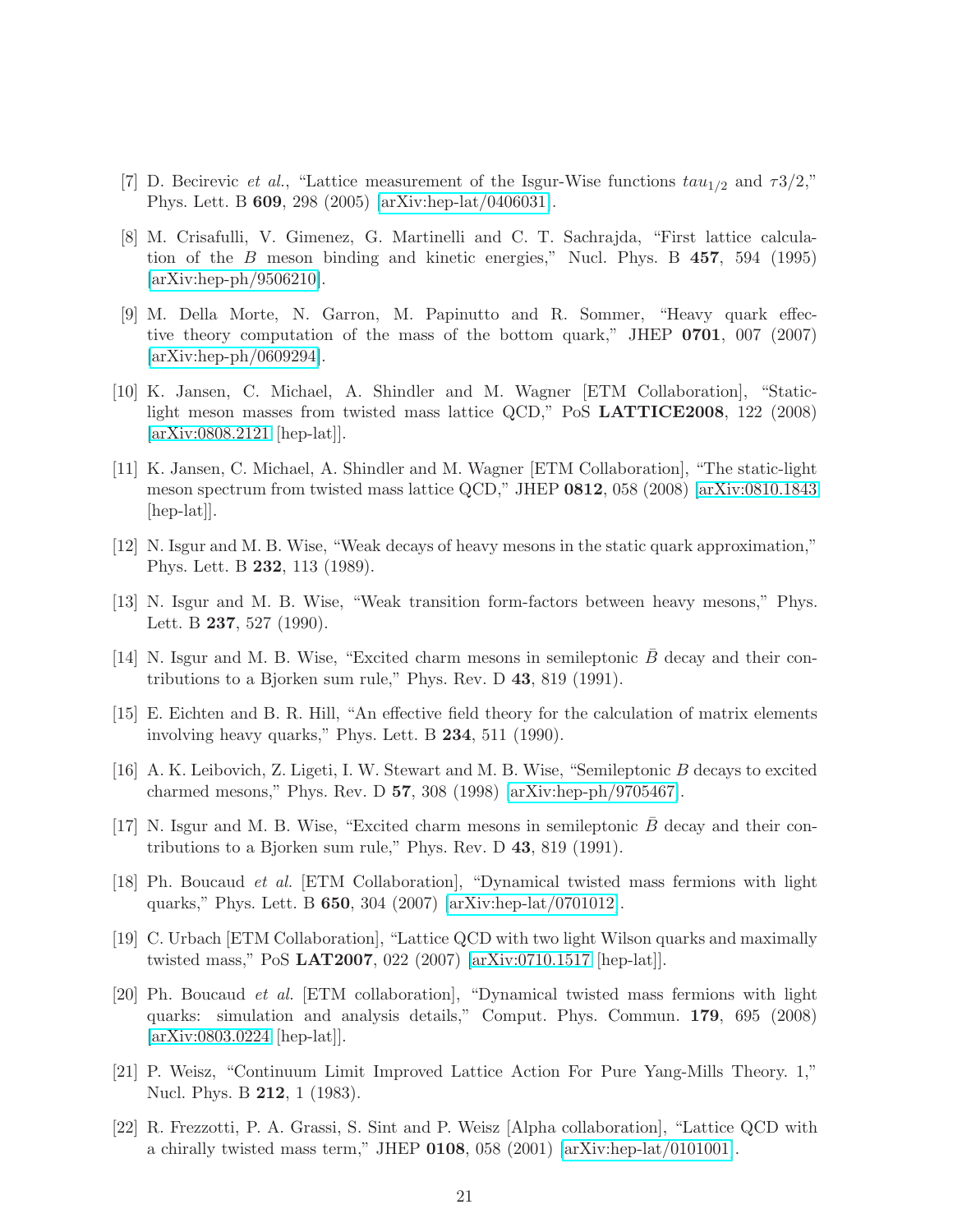- <span id="page-22-1"></span><span id="page-22-0"></span>[23] R. Frezzotti and G. C. Rossi, "Chirally improving Wilson fermions. I: O(a) improvement," JHEP 0408, 007 (2004) [\[arXiv:hep-lat/0306014\]](http://arxiv.org/abs/hep-lat/0306014).
- <span id="page-22-2"></span>[24] A. Shindler, "Twisted mass lattice QCD," Phys. Rept. 461, 37 (2008) [\[arXiv:0707.4093](http://arxiv.org/abs/0707.4093) [hep-lat].
- <span id="page-22-3"></span>[25] A. Hasenfratz and F. Knechtli, "flavour symmetry and the static potential with hypercubic blocking," Phys. Rev. D 64, 034504 (2001) [\[arXiv:hep-lat/0103029\]](http://arxiv.org/abs/hep-lat/0103029).
- <span id="page-22-4"></span>[26] M. Della Morte et al., "Lattice HQET with exponentially improved statistical precision," Phys. Lett. B581, 93, (2004) [\[arXiv:hep-lat/0307021\]](http://arxiv.org/abs/hep-lat/0307021).
- <span id="page-22-5"></span>[27] M. Della Morte, A. Shindler and R. Sommer, "On lattice actions for static quarks," JHEP 0508, 051 (2005) [\[arXiv:hep-lat/0506008\]](http://arxiv.org/abs/hep-lat/0506008).
- <span id="page-22-6"></span>[28] S. Gusken, "A study of smearing techniques for hadron correlation functions," Nucl. Phys. Proc. Suppl. 17 (1990) 361.
- <span id="page-22-7"></span>[29] M. Albanese et al. [APE Collaboration], "Glueball masses and string tension in lattice QCD," Phys. Lett. B 192, 163 (1987).
- [30] M. Lüscher and U. Wolff, "How to calculate the elastic scattering matrix in two-dimensional quantum field theories by numerical simulation," Nucl. Phys. B 339, 222 (1990).
- <span id="page-22-8"></span>[31] B. Blossier, M. Della Morte, G. von Hippel, T. Mendes and R. Sommer, "On the generalized eigenvalue method for energies and matrix elements in lattice field theory," [arXiv:0902.1265](http://arxiv.org/abs/0902.1265) [hep-lat].
- <span id="page-22-10"></span><span id="page-22-9"></span>[32] C. Gattringer, "Excited hadrons on the lattice - state of the art and future challenges," [arXiv:0711.0622](http://arxiv.org/abs/0711.0622) [hep-lat].
- [33] B. Blossier, A. Le Yaouanc, V. Morenas and O. Pene, "Lattice renormalization of the static quark derivative operator," Phys. Lett. B 632, 319 (2006) [Erratum-ibid. B 645, 476 (2007)] [\[arXiv:hep-lat/0507024\]](http://arxiv.org/abs/hep-lat/0507024).
- <span id="page-22-11"></span>[34] R. Horsley, H. Perlt, P. E. L. Rakow, G. Schierholz and A. Schiller [QCDSF Collaboration], "One-loop renormalisation of quark bilinears for overlap fermions with improved gauge actions," Nucl. Phys. B 693, 3 (2004) [Erratum-ibid. B 713, 601 (2005)] [\[arXiv:hep-lat/0404007\]](http://arxiv.org/abs/hep-lat/0404007).
- <span id="page-22-12"></span>[35] B. Aubert et al. [BABAR Collaboration], "Measurement of the branching fractions of exclusive  $\bar{B} \to D/D^*/D^{(*)} \pi l^-\bar{\nu}_l$  decays in events tagged by a fully reconstructed B meson," [arXiv:0708.1738](http://arxiv.org/abs/0708.1738) [hep-ex].
- <span id="page-22-13"></span>[36] B. Aubert *et al.* [BABAR Collaboration], "Measurement of the branching fractions of  $\bar{B} \rightarrow$  $D^{**}l^-\bar{\nu}_l$  decays in events tagged by a fully reconstructed B meson," Phys. Rev. Lett. 101, 261802 (2008) [\[arXiv:0808.0528](http://arxiv.org/abs/0808.0528) [hep-ex]].
- <span id="page-22-14"></span>[37] D. Liventsev et al. [Belle Collaboration], "Study of  $B \to D^{**} l \nu$  with full reconstruction tagging," Phys. Rev. D 77, 091503 (2008) [\[arXiv:0711.3252](http://arxiv.org/abs/0711.3252) [hep-ex]].